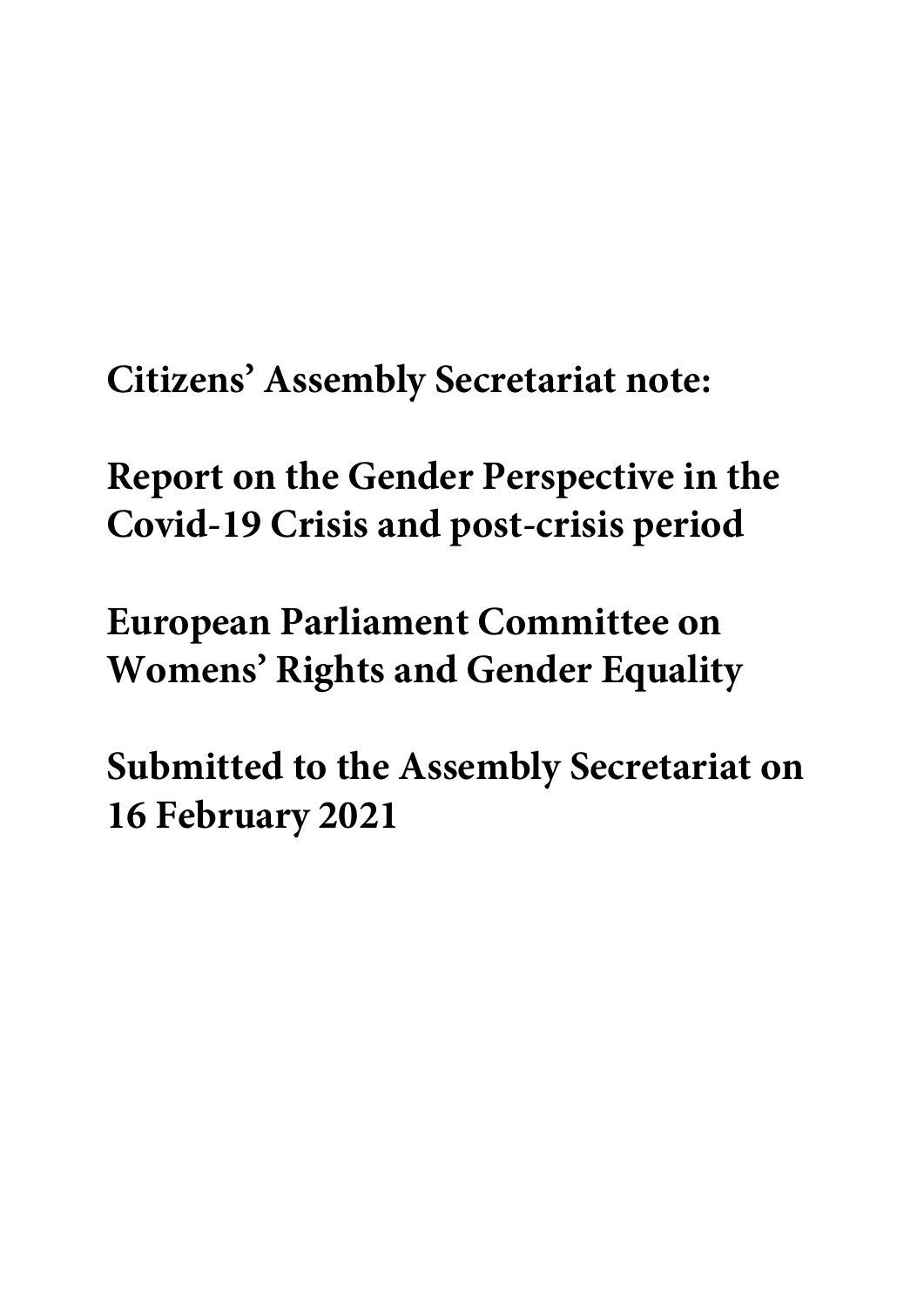

*Plenary sitting*

**A9-0229/2020**

20.11.2020

# **REPORT**

on the gender perspective in the COVID-19 crisis and post-crisis period  $(2020/2121$ (INI))

Committee on Women's Rights and Gender Equality

Rapporteur: Frances Fitzgerald

RR\1218854EN.docx PE653.727v03-00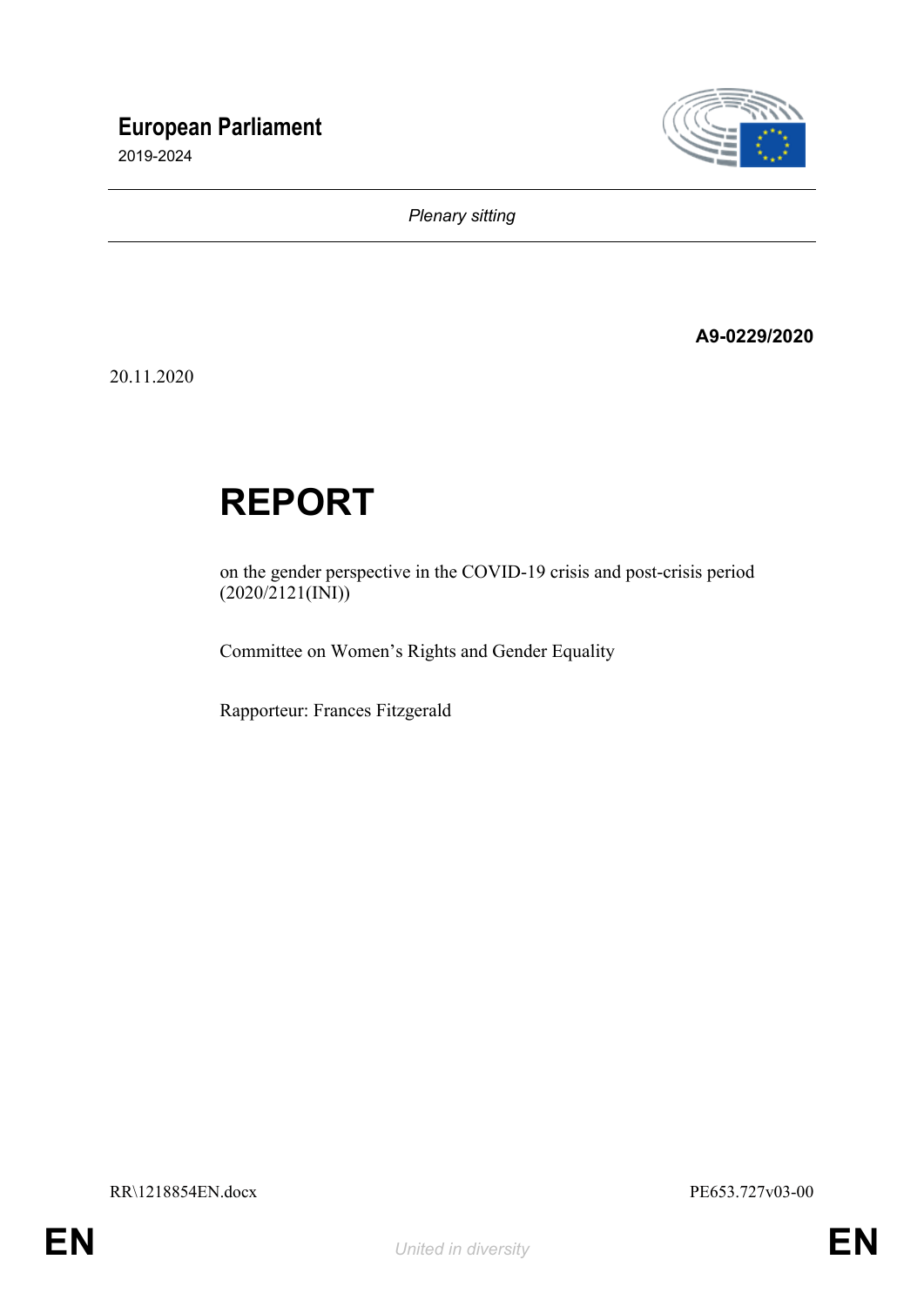# **CONTENTS**

# **Page**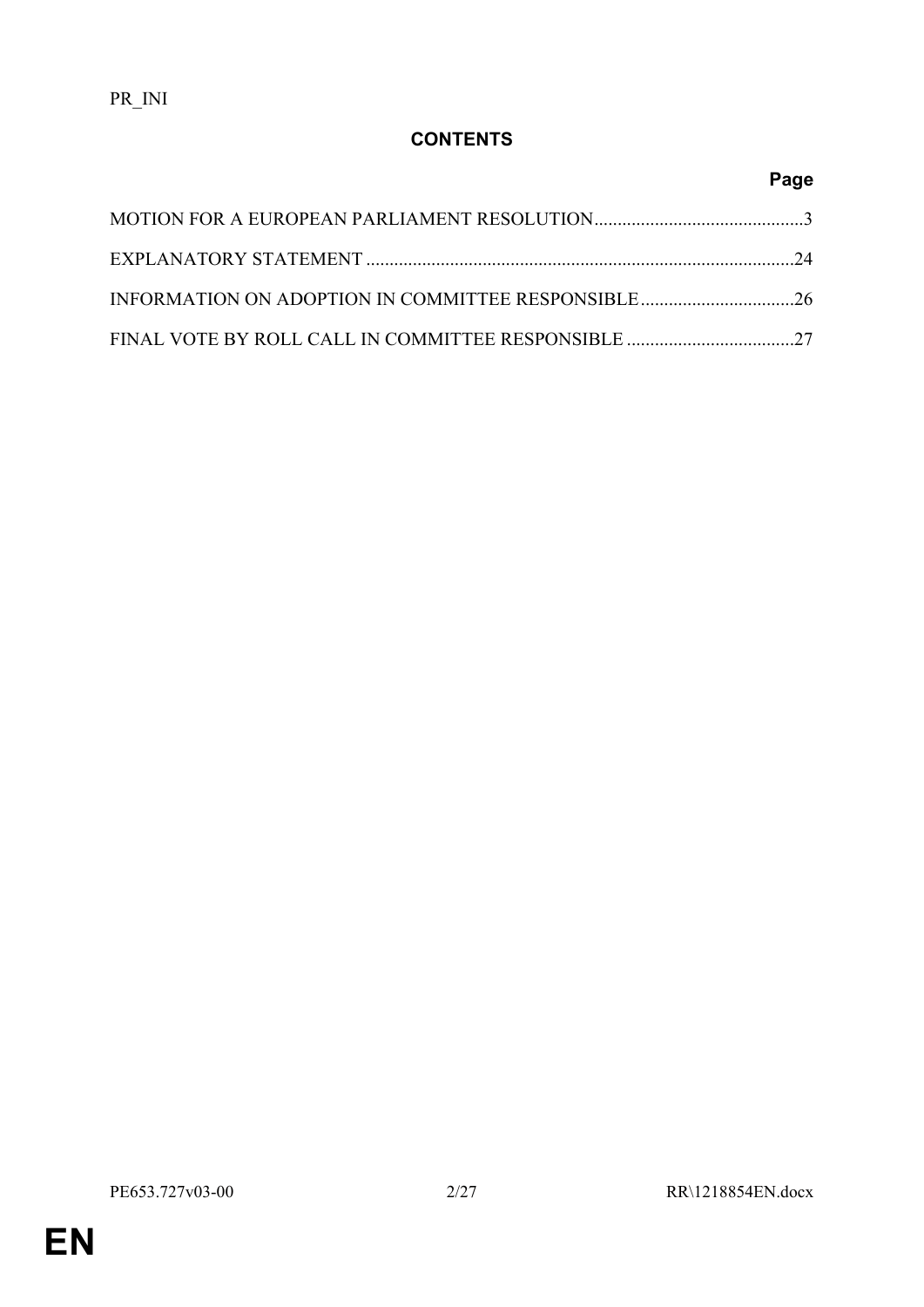## <span id="page-3-0"></span>**MOTION FOR A EUROPEAN PARLIAMENT RESOLUTION**

#### **on the gender perspective in the COVID-19 crisis and post-crisis period (2020/2121(INI))**

#### *The European Parliament*,

- having regard to Articles 2 and 3(3) of the Treaty on European Union (TEU), and Articles 6, 8 and 153 of the Treaty on the Functioning of the European Union (TFEU),
- having regard to Article 23 of the Charter of Fundamental Rights of the European Union,
- having regard to the European Pillar of Social Rights and, in particular, its principles 2, 3, 5, 9, 10, 16 and 20,
- having regard to the 2030 Agenda for Sustainable Development, the principle of 'leaving no one behind', and, in particular, Goal 1 which seeks to end poverty, Goal 3 which seeks to ensure people can live healthy lives, Goal 5 which seeks to achieve gender equality and improve living conditions for women, and Goal 8 which seeks to achieve sustainable and economic growth,
- having regard to the United Nations Convention on the Elimination of All Forms of Discrimination Against Women (CEDAW) of 18 December 1979,
- having regard to Article 6 of the United Nations Convention on the Rights of Persons with Disabilities (CRPD) of 3 May 2008,
- having regard to the EU directives from 1975 onwards on various aspects of equal treatment for women and men (Directive  $79/7/EEC<sup>1</sup>$ , Directive  $86/613/EEC<sup>2</sup>$ , Directive 92/85/EEC<sup>3</sup>, Directive 2004/113/EC<sup>4</sup>, Directive 2006/54/EC<sup>5</sup>, Directive 2010/18/EU<sup>6</sup> and Directive 2010/41/EU<sup>7</sup> ),
- having regard to Directive (EU) 2019/1158 of the European Parliament and of the Council of 20 June 2019 on work-life balance for parents and carers and repealing Council Directive 2010/18/EU<sup>8</sup>,
- having regard to the Council of Europe Convention on preventing and combating violence against women and domestic violence ('Istanbul Convention'),
- having regard to the Commission communication of 5 March 2020 entitled 'A Union of

- 5 OJ L 204, 26.7.2006, p. 23.
- 6 OJ L 68, 18.3.2010, p. 13.
- 7 OJ L 180, 15.7.2010, p. 1.
- 8 OJ L 188, 12.7.2019, p. 79.

<sup>1</sup> OJ L 6, 10.1.1979, p. 24.

<sup>2</sup> OJ L 359, 19.12.1986, p. 56.

<sup>3</sup> OJ L 348, 28.11.1992, p. 1.

<sup>4</sup> OJ L 373, 21.12.2004, p. 37.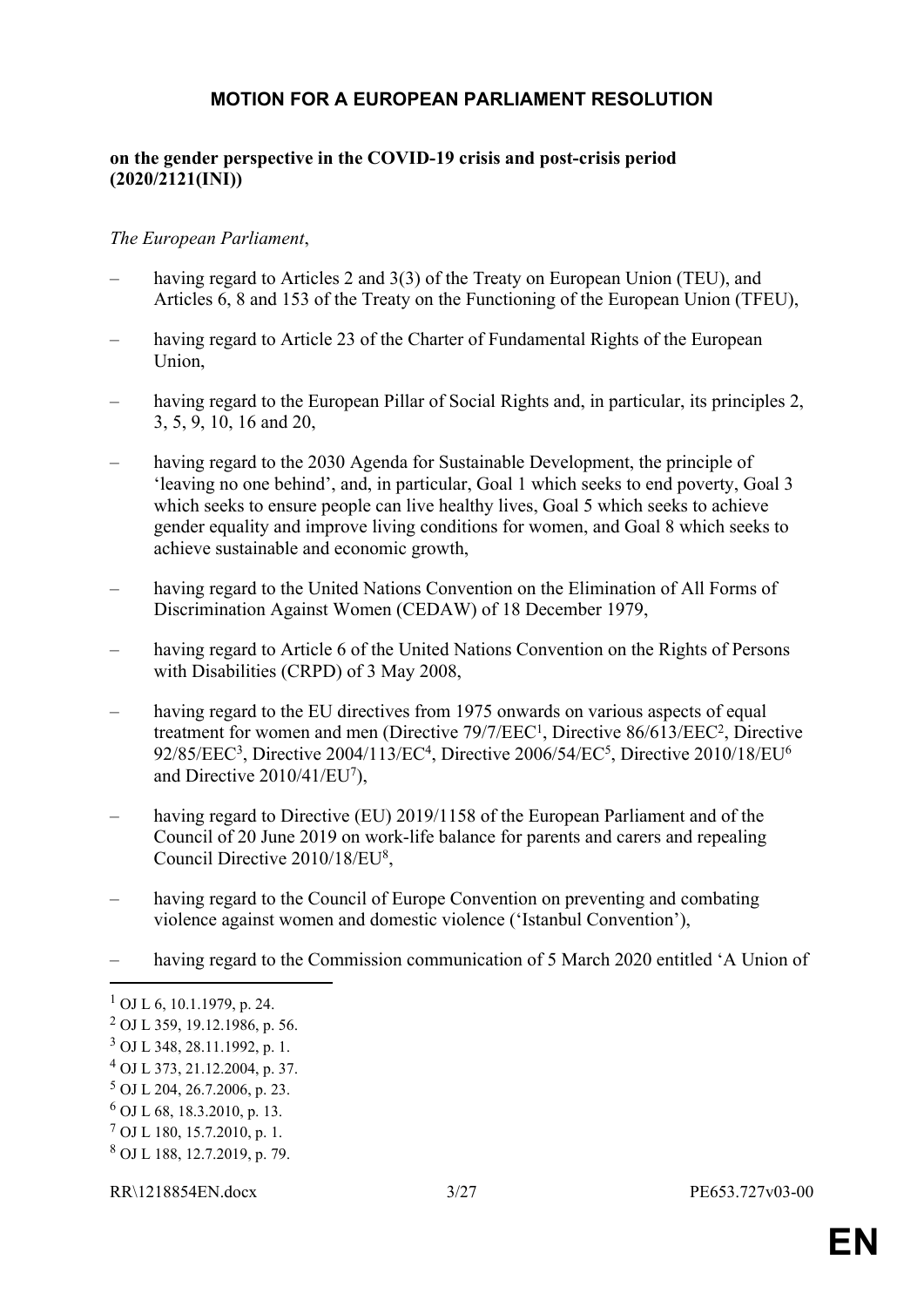Equality: Gender Equality Strategy 2020-2025' (COM(2020)0152),

- having regard to the Joint Staff Working Document of 21 September 2015 entitled Gender Equality and Women's Empowerment: Transforming the Lives of Girls and Women through EU External Relations 2016-2020' (SWD(2015)0182),
- having regard to the proposal for a Council decision of 4 March 2016 on the conclusion, by the European Union, of the Council of Europe Convention on preventing and combating violence against women and domestic violence (COM(2016)0109),
- having regard to its resolution of 13 February 2020 on the EU priorities for the 64th session of the UN Commission on the Status of Women<sup>9</sup>,
- having regard to its resolution of 30 January 2020 on the gender pay gap<sup>10</sup>,
- having regard to its resolution of 13 February 2019 on experiencing a backlash in women's rights and gender equality in the  $EU<sup>11</sup>$ ,
- having regard to its resolution of 28 November 2019 on the EU's accession to the Istanbul Convention and other measures to combat gender-based violence<sup>12</sup>,
- having regard to its resolution of 15 November 2018 on care services in the EU for improved gender equality<sup>13</sup>,
- having regard to its resolution of 29 November 2018 on the situation of women with disabilities<sup>14</sup>,
- having regard to its resolution of 17 April 2018 on empowering women and girls through the digital sector<sup>15</sup>,
- having regard to its resolution of 16 January 2018 on women, gender equality and climate justice<sup>16</sup>,
- having regard to its resolution of 3 October 2017 on women's economic empowerment in the private and public sectors in the  $EU<sup>17</sup>$ ,
- having regard to its resolution of 14 June 2017 on the need for an EU strategy to end and prevent the gender pension gap<sup>18</sup>,
- having regard to its resolution of 14 March 2017 on equality between women and men

- <sup>15</sup> OJ C 390, 18.11.2019, p. 28.
- <sup>16</sup> OJ C 458, 19.12.2018, p. 34.
- <sup>17</sup> OJ C 346, 27.9.2018, p. 6.

<sup>&</sup>lt;sup>9</sup> Texts adopted, P9\_TA(2020)0039.

<sup>10</sup> Texts adopted, P9\_TA(2020)0025.

<sup>&</sup>lt;sup>11</sup> Texts adopted, P8 TA(2019)0111.

<sup>12</sup> Texts adopted, P9\_TA(2019)0080.

<sup>13</sup> OJ C 363, 28.10.2020, p. 80.

<sup>14</sup> OJ C 363, 28.10.2020, p. 164.

<sup>18</sup> OJ C 331, 18.9.2018, p. 60.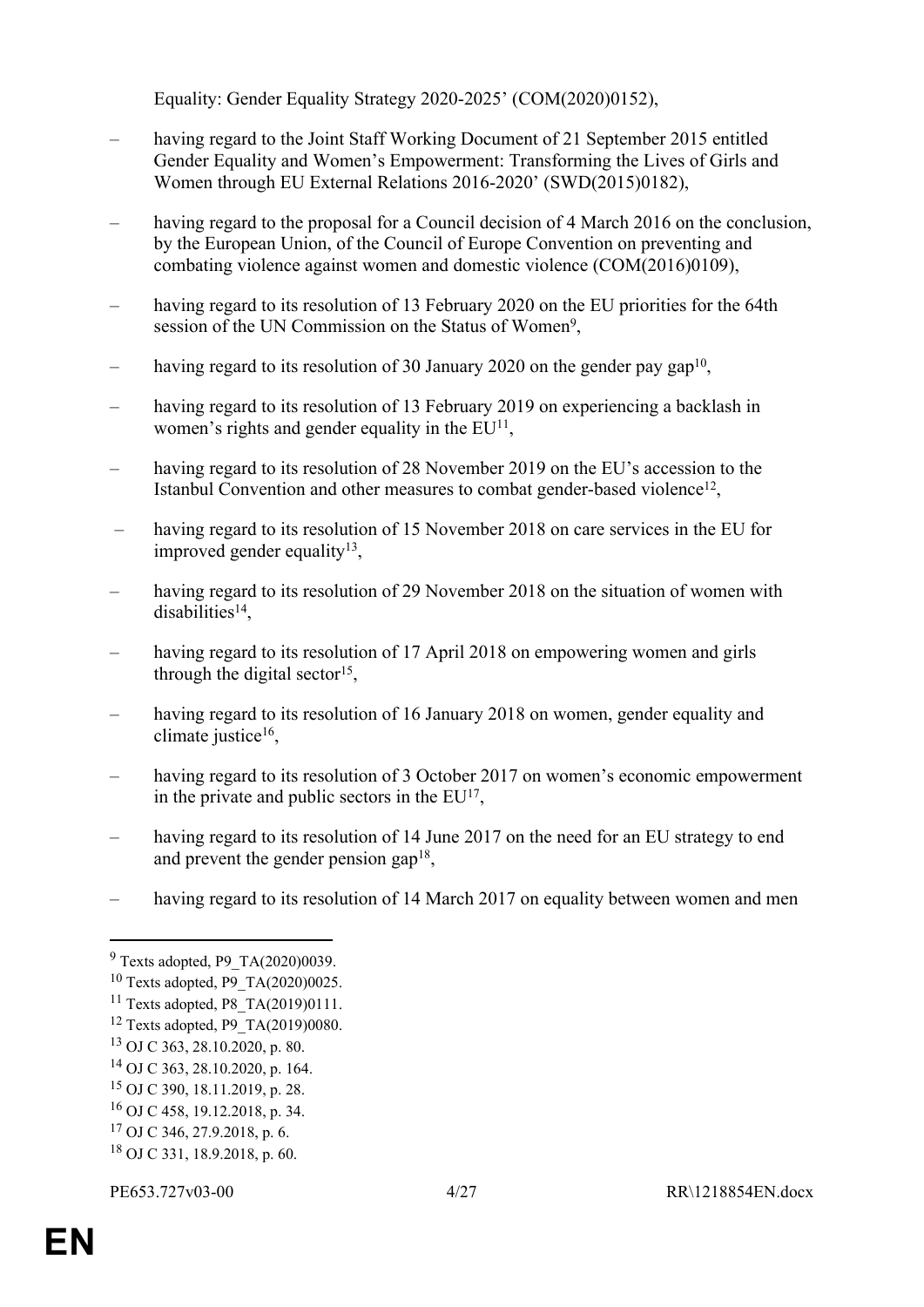in the European Union in 2014-2015<sup>19</sup>,

- having regard to its resolution of 4 April 2017 on women and their roles in rural areas<sup>20</sup>,
- having regard to its resolution of 14 February 2017 on promoting gender equality in mental health and clinical research $2<sup>1</sup>$ ,
- having regard to its resolution of 8 March 2016 on the situation of women refugees and asylum seekers in the EU<sup>22</sup>,
- having regard to its resolution of 19 January 2016 on external factors that represent hurdles to European female entrepreneurship<sup>23</sup>,
- having regard to its resolution of 9 September 2015 on women's careers in science and universities, and glass ceilings encountered $24$ ,
- having regard to its resolution of 9 June 2015 on the EU Strategy for equality between women and men post 2015<sup>25</sup>,
- having regard to the Council conclusions of 10 December 2019 on Gender-Equal Economies in the EU: The Way Forward,
- having regard to the report by the International Labour Organization (ILO) entitled 'COVID-19 and the world of work. Fourth edition', published on 27 May 2020,
- having regard to the analysis by the ILO entitled 'Sectoral impact, responses and recommendations related to COVID-19',
- having regard to the report by the OECD entitled 'Women at the core of the fight against COVID-19', published in April 2020,
- having regard to the Commission Staff Working Document of 6 March 2019 entitled '2019 Report on equality between women and men in the EU' (SWD(2019)0101),
- having regard to the report by UN Women entitled 'The Impact of COVID-19 on Women', published on 9 April 2020,
- having regard to the UN Women report entitled 'From Insights to Action: Gender Equality in the Wake of COVID-19', published on 2 September 2020,
- having regard to the UN Women publication entitled 'Online and ICT\* facilitated violence against women and girls during COVID-19',
- having regard to the UN Population Fund (UNFPA) report entitled 'Impact of the

<sup>19</sup> OJ C 263, 25.7.2018, p. 49.

<sup>20</sup> OJ C 298, 23.8.2018, p. 14.

<sup>21</sup> OJ C 252, 18.7.2018, p. 99.

<sup>22</sup> OJ C 50, 9.2.2018, p. 25.

<sup>23</sup> OJ C 11, 12.1.2018, p. 35.

<sup>24</sup> OJ C 316, 22.9.2017, p. 173.

<sup>25</sup> OJ C 407, 4.11.2016, p. 2.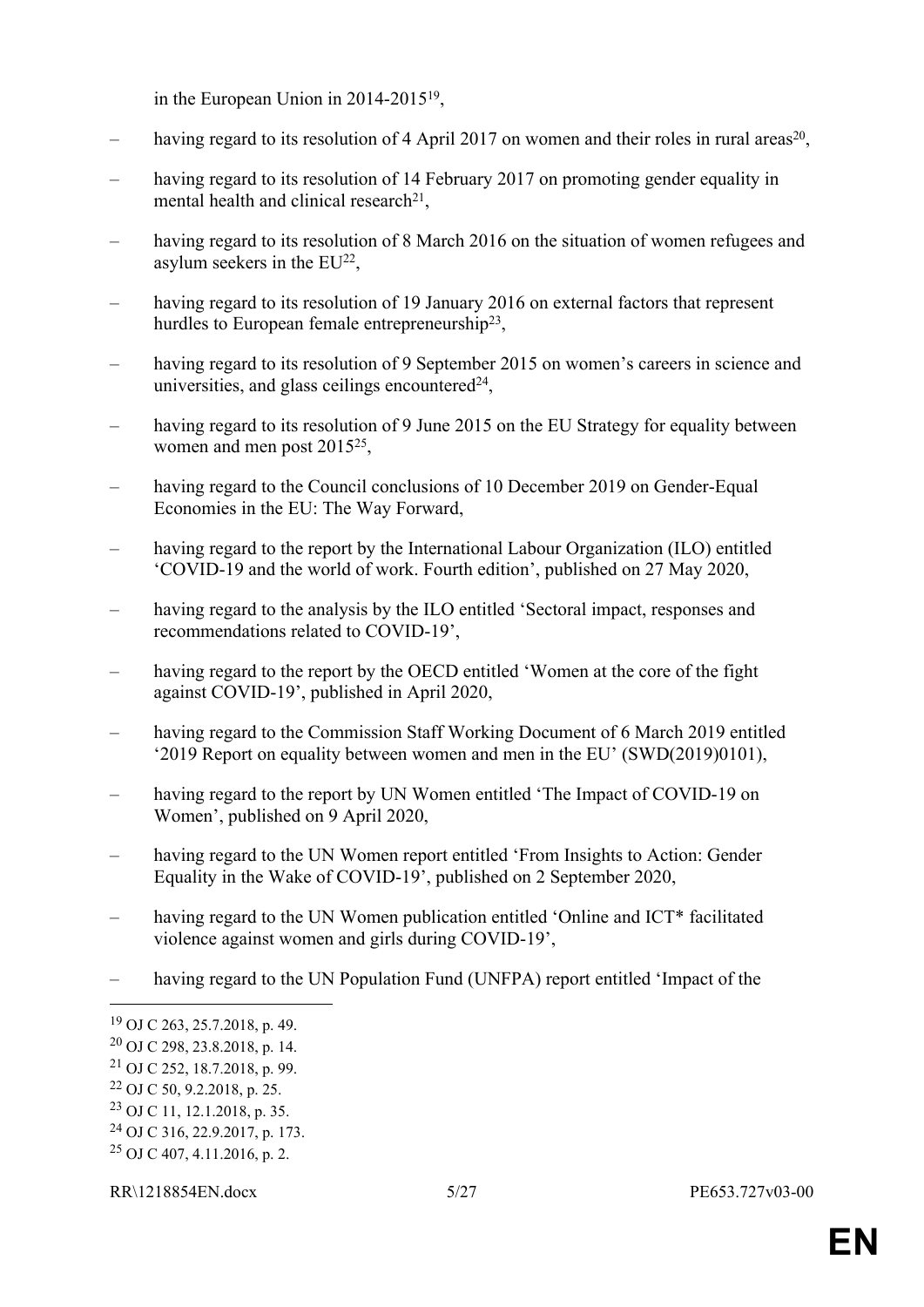COVID-19 Pandemic on Family Planning and Ending Gender-based Violence, Female Genital Mutilation and Child Marriage', published on 27 April 2020,

- having regard to the statement by UNFPA entitled 'Millions more cases of violence, child marriage, female genital mutilation, unintended pregnancy expected due to the COVID-19 pandemic', published on 28 April 2020,
- having regard to the Statement of 24 March 2020 by the President of the Council of Europe's Group of Experts on Action against Violence against Women and Domestic Violence (GREVIO), Marceline Naudi, on the need to uphold the standards of the Istanbul Convention in times of a pandemic,
- having regard to the Joint Research Centre (JRC) report entitled 'How will the COVID-19 crisis affect existing gender divides in Europe?',
- having regard to the Gender Equality Index 2019 from the European Institute for Gender Equality (EIGE), published on 15 October 2019,
- having regard to the report by EIGE entitled 'Tackling the gender pay gap: not without a better work-life balance', published on 29 May 2019,
- having regard to the report by EIGE entitled 'Beijing +25: the fifth review of the implementation of the Beijing Platform for Action in the EU Member States' published on 5 March 2020,
- having regard to the 2020 dataset for the survey by Eurofound entitled 'Living, Working and COVID-19',
- having regard to the survey by the European Union Agency for Fundamental Rights (FRA) entitled 'A long way to go for LGBTI equality', published on 14 May 2020,
- having regard to the report by the FRA entitled 'A persisting concern: anti-Gypsyism as a barrier to Roma inclusion', published on 5 April 2018,
- having regard to the survey by the FRA entitled 'Violence against women: an EU-wide survey', published on 5 March 2014,
- having regard to the ILGA Europe policy brief entitled 'COVID-19: domestic violence against LGBTI people',
- having regard to the European Women's Lobby publication entitled 'Putting equality between women and men at the heart of the response to COVID-19 across Europe',
- having regard to the IPPF European Network publication entitled 'How to address the impact on women, girls and vulnerable groups and their sexual and reproductive safety',
- having regard to the European Women's Lobby policy brief entitled 'Walk-the-talk: EU funds must mirror women's equality',
- having regard to the European Women's Lobby policy brief entitled 'Women must not pay the price for COVID-19!',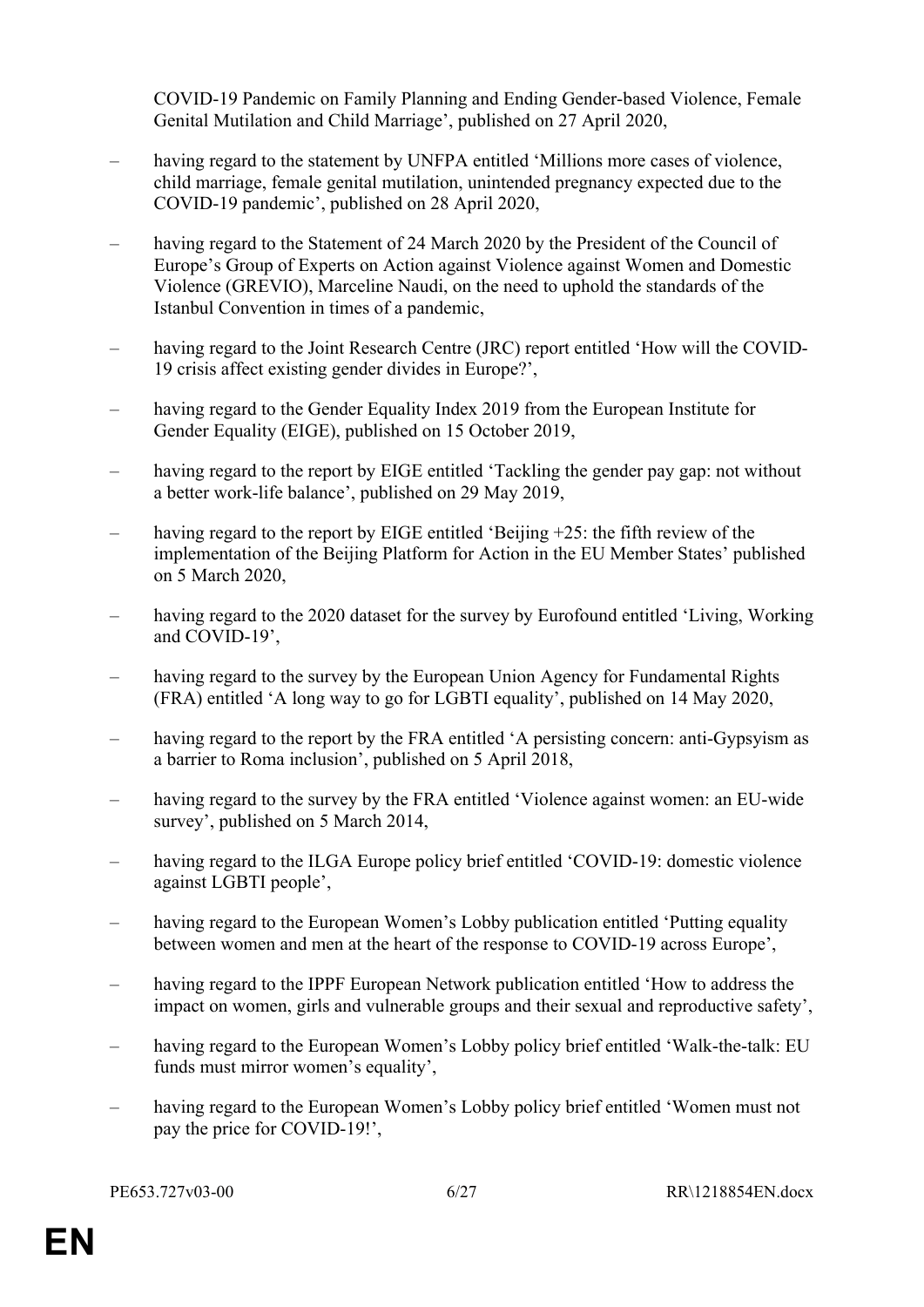- having regard to the study by Professor Sabine Oertelt-Prigione entitled 'The impact of sex and gender in the COVID-19 pandemic', published on 27 May 2020,
- having regard to the joint report by the European Parliamentary Forum for Sexual  $\&$ Reproductive Rights (EPF) and the International Planned Parenthood Federation European Network (IPPF EN) entitled 'Sexual and Reproductive Health and Rights during the COVID-19 pandemic', published on 22 April 2020,
- having regard to Rule 54 of its Rules of Procedure,
- having regard to the report of the Committee on Women's Rights and Gender Equality (A9-0229/2020),
- A. whereas the COVID-19 crisis and its consequences have clear gender perspectives as they affect women and men differently and have highlighted existing inequalities and shortcomings with regard to gender equality and women's rights; whereas therefore a gender-sensitive response is needed;
- B. whereas COVID-19 affects different groups in society in different ways and to varying degrees, including women and men, young people, older people, persons with disabilities, victims of gender-based and domestic violence, people from different socioeconomic backgrounds, children, single parents, and minority groups including Roma, LGBTQI+ people and refugee and migrant women, and it also has intersectional implications; whereas women and girls will be affected disproportionately in the short, medium and long term and the pandemic has exacerbated existing structural gender inequalities, in particular for girls and women from marginalised groups;
- C. whereas official mortality figures show that men have a higher death rate from the virus than women, while women are more at risk of contracting the virus due to their disproportionately high representation among frontline workers in essential sectors during the current crises;
- D. whereas the EU and the Member States were not prepared for such a health crisis; whereas access to health without discrimination is a fundamental human right; whereas pre-existing barriers in access to critical care services were seriously aggravated by the health crisis; whereas as a result of the cancellation or postponement of 'non-essential' health services, a delay, and sometimes barriers, arose in accessing critical care for urgent complaints, including for women; whereas, in this regard, access to sexual and reproductive healthcare and services were hampered with serious consequences, and some legal attempts were made to limit the right to safe and legal abortion in certain Member States; whereas critical needs for women include access to maternity care and safe delivery, availability of contraception, safe abortion and IVF services, and provisions for clinical management in the case of rape; whereas, due to the extraordinary situation in the national health systems, and as essential services and goods become more limited during the crisis, women and girls risk losing their fundamental right to health services; whereas efforts to contain outbreaks can divert resources from routine health services and exacerbate already limited access to sexual and reproductive health services;
- E. whereas reports and figures from several Member States during and following the confinement period revealed a worrying increase in domestic and gender-based

RR\1218854EN.docx 7/27 PE653.727v03-00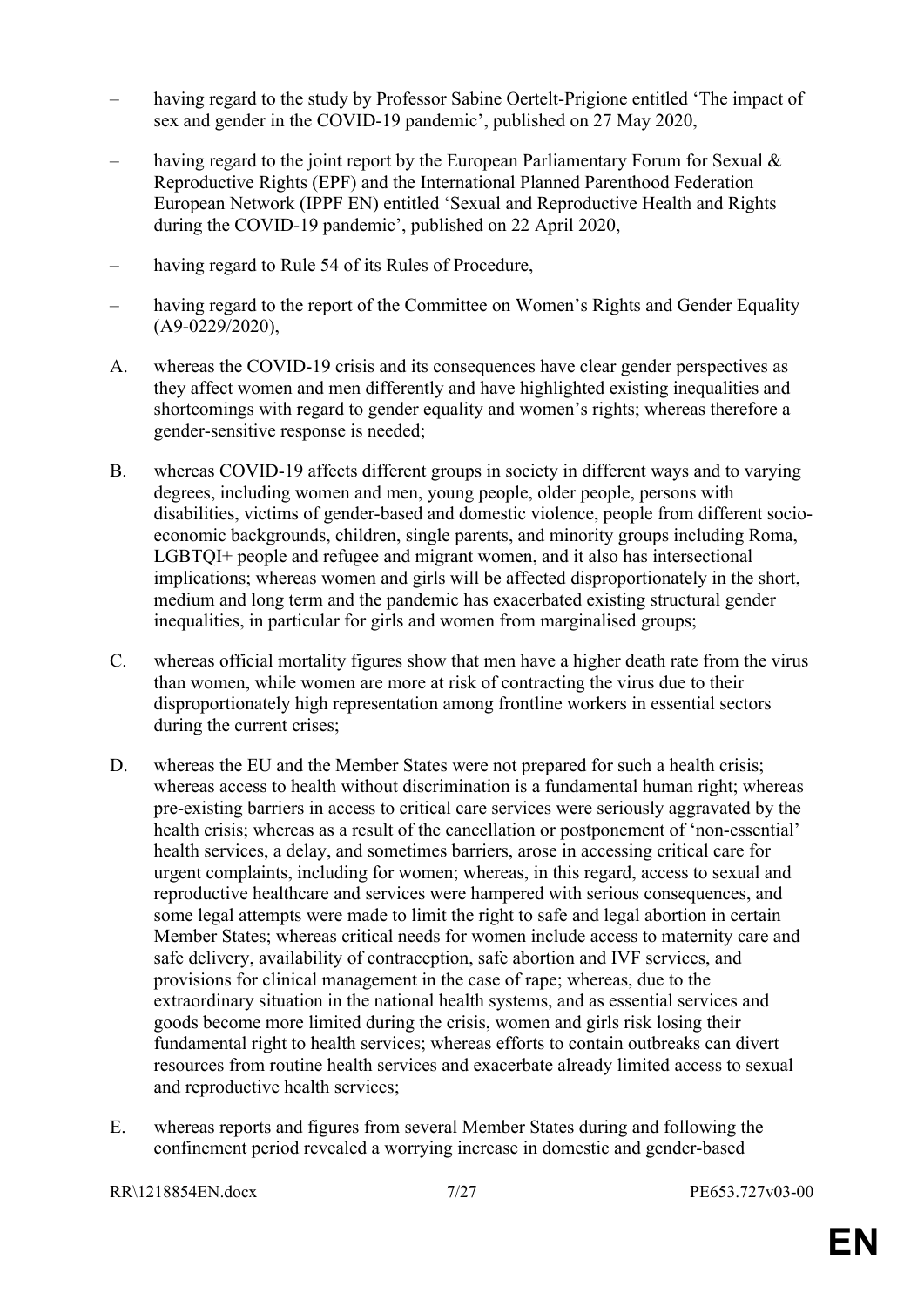violence, including physical violence, psychological violence, coercive control and cyber violence; whereas violence is not a private issue but a societal concern; whereas lockdown measures make it more difficult for victims of intimate partner violence to seek help as they are often confined with their abusers, and limited access to support services such as women's shelters and hotlines and insufficient support structures and resources can exacerbate an already existing 'shadow' pandemic; whereas the number of beds in shelters for women and girls who are victims of violence is only half of that required by the Istanbul Convention; whereas the lives and wellbeing of many vulnerable groups of women are increasingly at risk due to the COVID-19 pandemic crisis; whereas femicides are not counted in the official death statistics for COVID-19, but may well be related to the outbreak and the lockdown measures taken during this period; whereas confinement and isolation measures may have led to a higher risk of female genital mutilation (FGM) with cases going undetected due to the interruption of schooling; whereas economic and social stresses are exacerbating factors which could lead to an increase in domestic and gender-based violence in the long term and make it harder for women to leave abusive partners;

- F. whereas the greater use of the internet during the pandemic increases online and ICTfacilitated gender-based violence and the online sexual abuse of children and especially girls; whereas human rights defenders, women in politics, female journalists, women belonging to ethnic minorities, indigenous women, lesbian, bisexual and transgender women, and women with disabilities are particularly targeted by ICT-facilitated violence; whereas in Europe the risk of experiencing online violence is highest among young women aged between 18 and 29<sup>26</sup>;
- G. whereas a majority of workers delivering essential services in the current crisis are women, including 76 % of healthcare workers (doctors, nurses, midwives, staff in residential care homes), 82 % of cashiers, 93 % of child care workers and teachers, 95 % of domestic cleaners and helpers, and 86 % of personal care workers<sup>27</sup> in the EU; whereas it is thanks to them for whom physical distancing is often not an option and who thus bear the increased burden of possibly spreading the virus to their relatives, that our economic, social and healthcare systems, our public life and our essential activities are maintained;
- H. whereas wages in many essential and significantly female-dominated sectors can be low, with often only the minimum wage being paid; whereas horizontal and vertical labour market segregation in the EU is still significant, with women overrepresented in less profitable sectors; whereas 30 % of women work in education, health and social work, compared to 8 % of men, and 7 % of women work in science, technology, engineering and mathematics compared to 33 % of men<sup>28</sup>; whereas the ILO warns that certain groups will be disproportionately affected by the economic crisis, including those entering the labour market, thereby increasing inequality, and that women have less access to social protection and will bear a disproportionate burden; whereas there is reason for concern about job losses in women-dominated professions due to the crisis; whereas male-dominated sectors are likely to recover earlier than typical femaledominated ones; whereas the Next Generation EU Recovery Plan should sufficiently

<sup>&</sup>lt;sup>26</sup> https://www.europarl.europa.eu/RegData/etudes/STUD/2018/604979/IPOL STU(2018)604979 EN.pdf

<sup>&</sup>lt;sup>27</sup> <https://eige.europa.eu/covid-19-and-gender-equality/frontline-workers>

<sup>28</sup> EIGE, Gender Equality Index, 2019.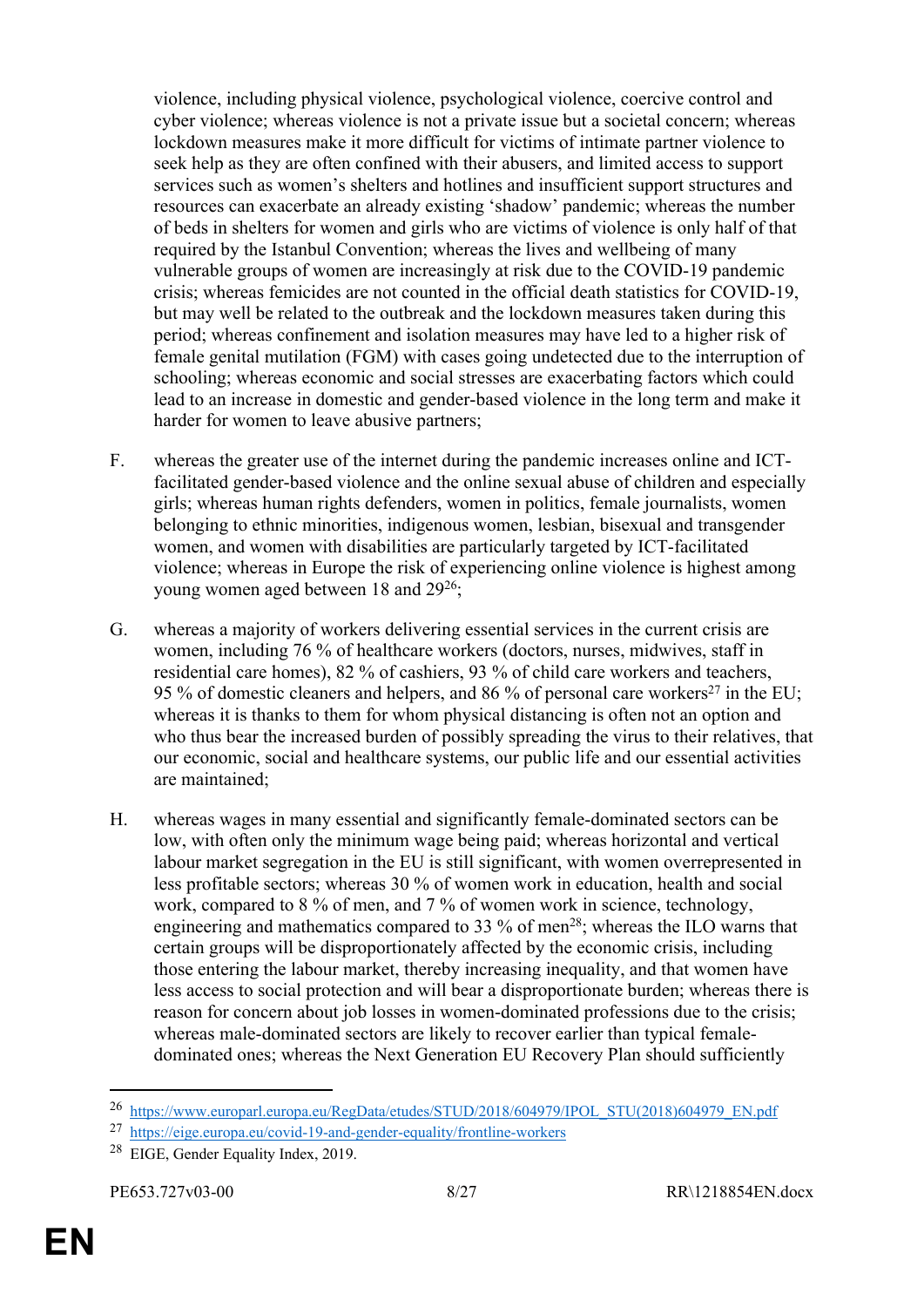address those sectors where women are overrepresented; whereas the Commission's proposal for a recovery plan highlights that investment in digital transitions holds the key to Europe's future prosperity and resilience; whereas the Gender Equality Index for 2019 revealed persistent inequalities between men and women in the digital sector, and whereas efforts are needed to mitigate gender gaps and labour market segregation during the digital transformation of the labour market;

- I. whereas women are more likely to be in temporary, part-time and precarious employment than men (26.5 % compared to 15.1 % of men<sup>29</sup>), and have therefore been, and will be in the long run, significantly impacted by job losses and furloughing due to the crisis;
- J. whereas research from Eurofound shows that the COVID-19 crisis poses a serious risk of rolling back decades of gains achieved in gender equality in labour market participation, particularly if activity is further hampered in sectors overrepresented by women<sup>30</sup>; whereas research shows that the reduction in the gender employment gap has stagnated over the past few years, and the persisting disparities in employment participation cost Europe more than EUR 335 billion per year, corresponding to 2.41 % of EU GDP in 2019<sup>31</sup>;
- K. whereas the gendered impact of the crisis is well evidenced by the work of EIGE and UN Women among others; whereas however the full impact of the crisis is difficult to measure given the lack of comparable gender-disaggregated data across the Member States; whereas the COVID-19 pandemic has had an unprecedented impact on the European labour market; whereas the situation must be carefully examined by sector with gender- and age-disaggregated data, through both the crisis and recovery periods; whereas the full economic, employment and social consequences of the pandemic are still unknown, but preliminary studies suggest significant job losses in service and industrial sectors; whereas conversely other sectors have preserved employment security despite the crisis, including the public, medical and ICT sectors;
- L. whereas start-up entrepreneurs have been significantly impacted by the crisis;
- M. whereas COVID-19 has exposed a long-standing problem in care provision in many EU Member States; whereas care needs to be viewed holistically along a continuum, from childcare to after-school care, to care for those with disabilities to care for older persons;
- N. whereas the closure of schools, care centres and workplaces has increased the unequal distribution of non-paid domestic and care responsibilities within the home for women who, often in addition to balancing working from home, were left without sufficient support for child and elderly care; whereas remote working is not a substitute for childcare; whereas women usually spend 13 hours more each week than men on unpaid care and housework<sup>32</sup>; whereas the COVID-19 crisis has been an opportunity for men to become more involved in care responsibilities, yet has also revealed how uneven the

<sup>&</sup>lt;sup>29</sup> <https://eige.europa.eu/covid-19-and-gender-equality/economic-hardship-and-gender>

<sup>30</sup> Eurofound, COVID-19 Survey, 2020.

<sup>&</sup>lt;sup>31</sup> Eurofound, Closing gender gaps in employment: defending progress and responding to COVID-19 challenges (2020).

<sup>32</sup> <https://eige.europa.eu/covid-19-and-gender-equality/unpaid-care-and-housework>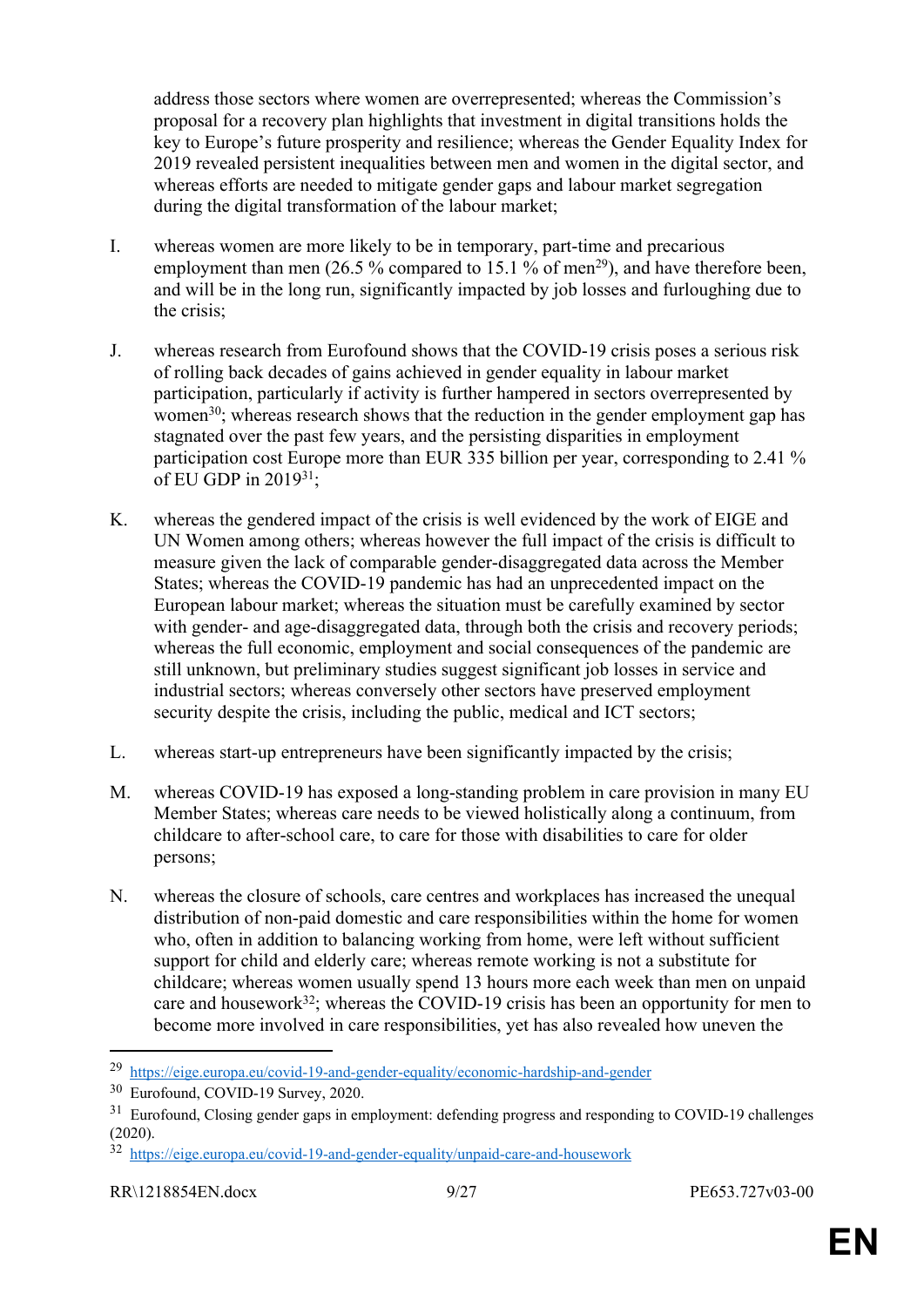share of care and housework still is, which will most likely affect women and girls more severely; whereas balancing telework and family responsibilities adds additional strain, and women therefore face an increased emotional, mental and social burden; whereas this could result in fewer achievements at work and have an impact on their professional development compared to their male peers;

- O. whereas a disproportionate and extreme burden has been placed on single parents, 85 % of whom are women amounting to  $6.7$  million single-mother households in the  $EU^{33}$ , almost half of which are at serious risk of social exclusion or poverty;
- P. whereas survey results<sup>34</sup> show that COVID-19 had a heavier impact on women with young children than on men with the same household situation; whereas almost one third (29 %) of women with young children found it hard to concentrate on their work, compared to 16 % of men with young children; whereas twice as many women with children (29 %) were likely to feel too tired after work to do household work, compared to 16 % of men; whereas in April 2020 women with children aged 0-11 were more likely to feel tense than men with children in the same age range (23 % vs 19 %), or to feel lonely (14 % vs 6 %) and depressed (14 % vs 9 %);
- Q. whereas the Commission's proposal for a recovery plan highlights investment in the green transition; whereas the impact of climate change is experienced differently by women, as they face higher risks and burdens for various reasons; whereas gender equality and the inclusion of women in decision-making is a prerequisite for sustainable development and the efficient management of climate challenges; whereas all climate action must include a gender and an intersectional perspective;
- R. whereas certain groups within society such as single parents, victims of violence, women belonging to racial and ethnic minorities, older and young women, women with disabilities, Roma women, LGBTQI+ persons, women in prostitution, refugees and migrants are particularly vulnerable to the virus or its health and socio-economic consequences, given the measures taken and existing infrastructure and service deficiencies;
- S. whereas women experiencing homelessness continue to encounter specific challenges in the context of the COVID-19 pandemic, with temporary and emergency accommodation being particularly vulnerable to disease transmission, gender-based violence and a lack of access to hygiene and healthcare facilities;
- T. whereas COVID-19 is a global pandemic affecting every country in the world; whereas the pandemic will have devastating consequences for populations, especially women and girls, in countries with underfunded health systems and the populations of conflictaffected countries; whereas the pandemic will put more than 47 million women and girls worldwide below the poverty line by  $2021^{35}$ ;
- U. whereas, according to recent data from UNFPA, the delay or interruption of community outreach programmes and education on harmful practices globally is estimated to lead

<sup>33</sup> [https://ec.europa.eu/jrc/en/publication/eur-scientific-and-technical-research-reports/how-will-covid-19-crisis](https://ec.europa.eu/jrc/en/publication/eur-scientific-and-technical-research-reports/how-will-covid-19-crisis-affect-existing-gender-divides-europe)[affect-existing-gender-divides-europe](https://ec.europa.eu/jrc/en/publication/eur-scientific-and-technical-research-reports/how-will-covid-19-crisis-affect-existing-gender-divides-europe)

<sup>34</sup> Eurofound, COVID-19 survey 2020.

<sup>35</sup> UN Women, 'From Insights to Action: Gender Equality in the wake of COVID-19'.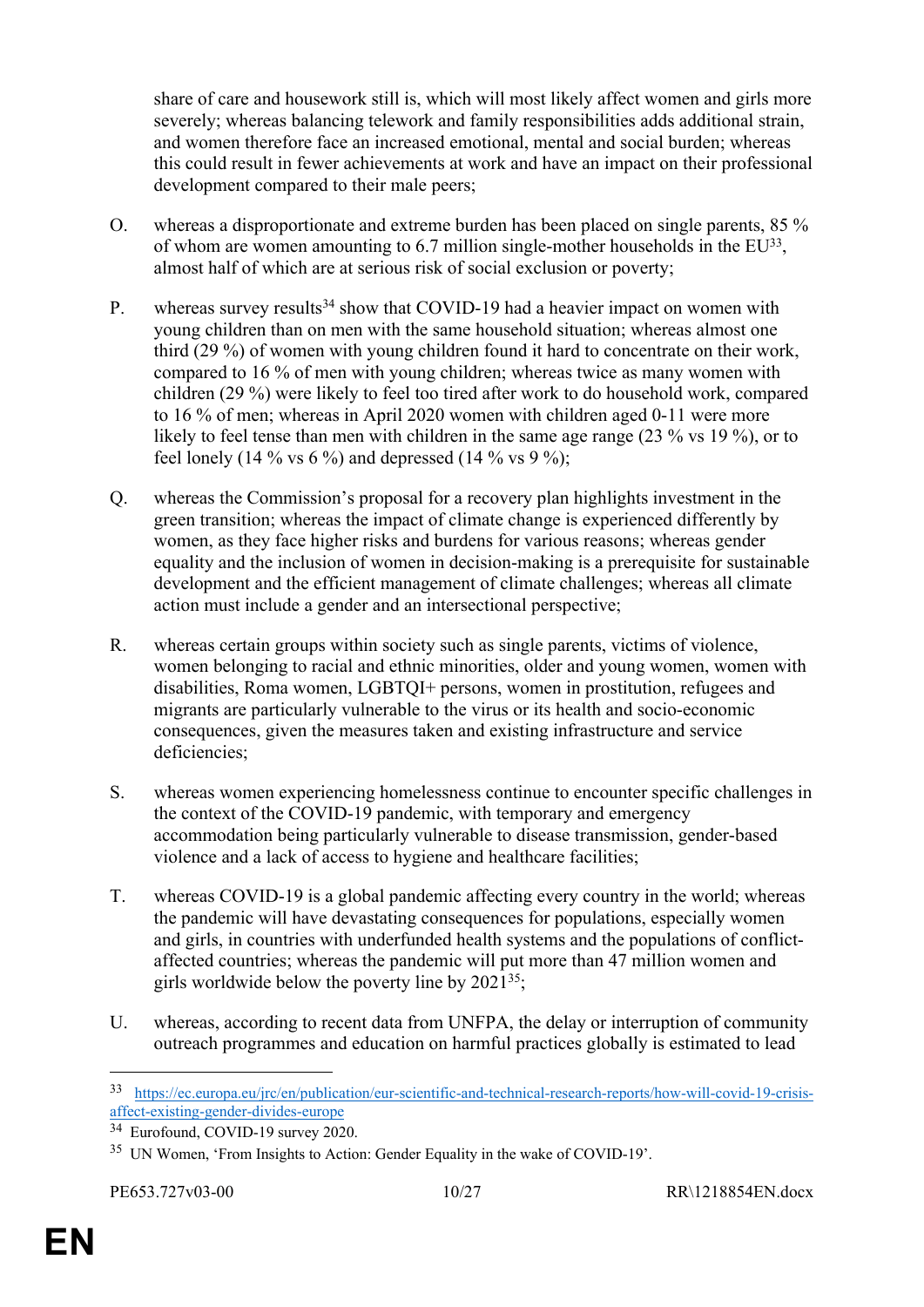to 2 million more cases of FGM and 13 million more child marriages over the next decade compared to pre-pandemic estimates;

- V. whereas the provision of services should be based on data-driven identification of needs, with budgetary resources being allocated on the basis of this research; whereas budgets and the allocation of resources must take into account the different needs and circumstances of men and women;
- W. whereas women are not as equally involved as men when it comes to decision-making in the recovery phase, due to the existing glass ceiling; whereas women, and their representative civil society organisations, must play an active and central role in decision-making processes to ensure that their perspectives and needs are taken into account in the decision-making, design, implementation and monitoring of the recovery phase and related measures at local, regional, national and EU levels;
- X. whereas issues concerning women's rights and the promotion of gender equality must be mainstreamed and discussed at the highest level, in particular with a view to the implementation of the EU Gender Equality Strategy; whereas, while the European Parliament has a committee dedicated to women's rights and gender equality and the Commission has a Commissioner exclusively responsible for equality, there is no specific Council configuration on gender equality and Ministers and Secretaries of State in charge of gender equality have no dedicated forum for discussion and decisionmaking;
- Y. whereas the essential actions identified herein will build resilience and preparedness for future crises;

#### *General remarks*

- 1. Stresses the need for a gender-sensitive approach, with gender mainstreaming and gender budgeting principles reflected in all aspects of the response to the COVID-19 crisis, to preserve and protect women's rights throughout the pandemic and postpandemic period and to enhance gender equality;
- 2. Underlines the need to apply the lessons learned from past and current crises to future policy development and implementation so as not to repeat past mistakes, as well as the need to prepare gender-sensitive responses for all stages of future crises to prevent negative consequences for women's rights; calls on the Commission to facilitate the creation of a standing network for sharing best practices between Member States on how to tackle the gender-related aspects of COVID-19; calls on the Council to establish a dedicated configuration on gender equality and a formal working party in order to deliver common and concrete measures to address the challenges in the field of women's rights and gender equality and ensure that gender equality issues are discussed at the highest political level;
- 3. Stresses that the Commission and Member States should conduct gender impact assessments as a matter of course, including for measures that form part of the recovery plan; resolves to incorporate and strengthen gender equality in Next Generation EU through Parliament's position;
- 4. Urges the Commission to examine the prevalence of the virus among workers in

```
RR\1218854EN.docx 11/27 PE653.727v03-00
```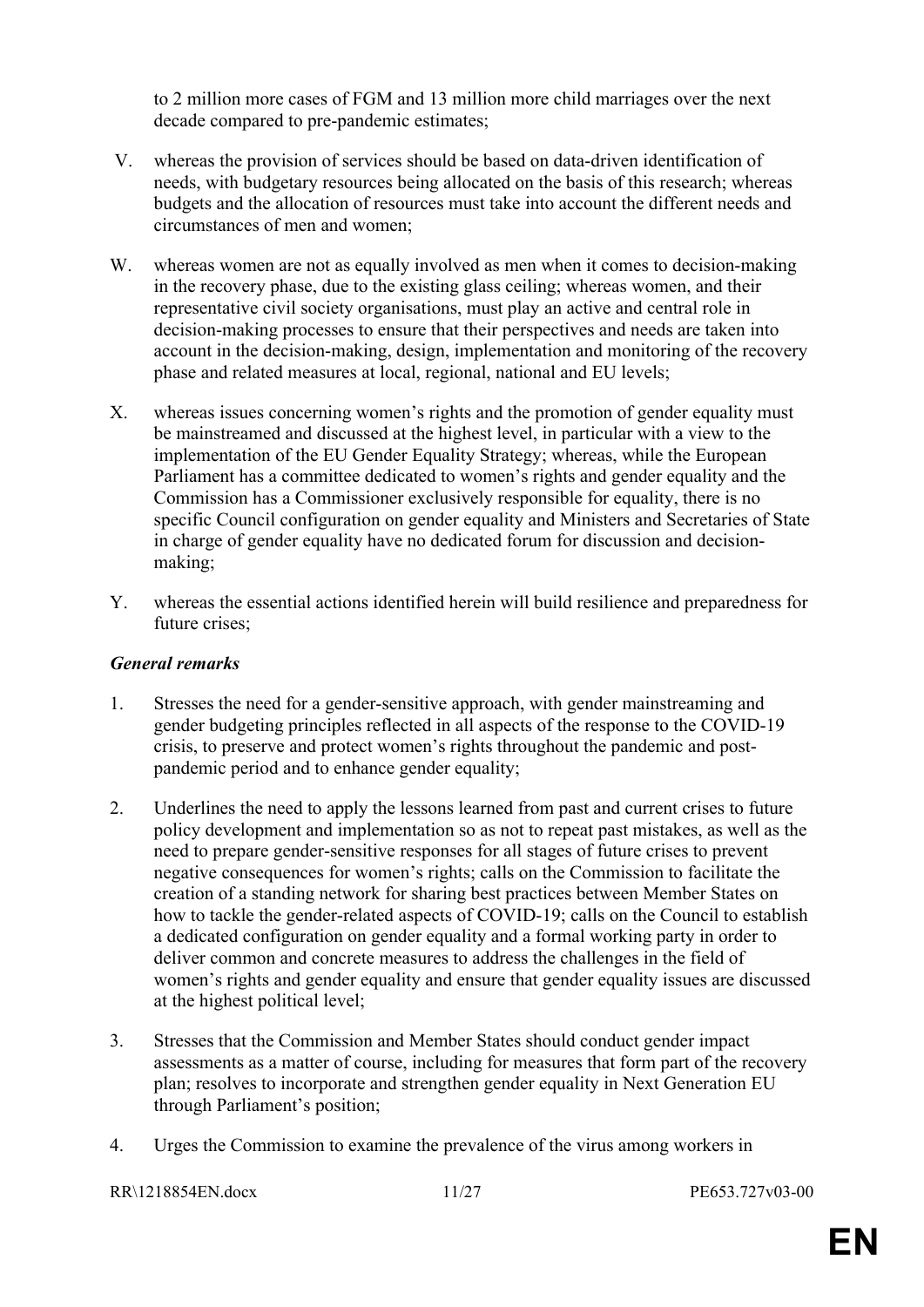essential sectors during the current crisis, particularly the female and minority ethnic populations in view of their disproportionately high representation in these sectors; urges the Commission and the Member States to respond with appropriate action to bolster their safety at work and calls on the Member States to improve their working conditions, including through Framework Directive 89/391/EEC<sup>36</sup>, Directive 92/85/EEC<sup>37</sup> and the post-2020 EU Strategic Framework on Health and Safety at Work;

- 5. Calls on the Member States, the Commission, Eurostat and EIGE to regularly gather data on COVID-19 disaggregated by sex, age and intersecting discrimination, amongst other factors, as well as data on the socio-economic impact of the virus; stresses that recovery measures must be informed by and based on gender-disaggregated data to ensure responses are comprehensive, with special attention to areas where data is scarce and incomparable, such as violence against women and care services; emphasises that such data must be systematically produced and made publicly available; emphasises the need for the Commission and the Member States to support capacity building by national statistics bodies and other relevant actors in this regard;
- 6. Emphasises the necessity of equal representation of women and men, including from the most vulnerable groups, in leadership and the decision-making process when enacting and lifting measures in crises, as well as in all stages of the design, adoption and implementation of recovery plans, so that their specific needs and circumstances are fully and appropriately taken into account and effective and targeted measures planned to ensure that the necessary support package is responsive to their needs; invites the Member States to establish dedicated taskforces with the involvement of relevant stakeholders and representatives from women's civil society organisations during such crises to ensure gender mainstreaming; calls on the national parliaments of the Member States to create committees on the impact of the COVID-19 crisis on women and girls to ensure a dedicated space for the discussion and monitoring of the crisis and its gender impacts; welcomes the Commission's intention to encourage the adoption of the proposal for a directive of 14 November 2012 on improving the gender balance among non-executive directors of companies listed on stock exchanges and related measures<sup>38</sup> (the Women on Boards Directive) and urges the Council to unblock and adopt it; further stresses that more women must be involved in the EU Civil Protection Mechanism and other crisis response mechanisms both at EU and national level; commits, furthermore, to ensuring panels in Parliament's hearings and workshops are gender-balanced and to enriching the discussions on recovery measures through diversity;
- 7. Calls on the Commission and Member States to closely monitor and strongly respond to disinformation, negative public discourses, insufficient prioritisation, restricted or denied access to relevant services and regressive initiatives related to women's rights, LGBTQI+ rights and gender equality; calls on the Commission to monitor the shrinking space for civil society organisations and demonstrations related to the aforementioned topics due to confinement measures as matters of democracy and fundamental rights during the COVID-19 crisis and post-crisis period; believes that infringement procedures could potentially be launched if breaches of EU law are suspected and that a conditionality mechanism for the disbursement of EU funds based on the Commission's

<sup>36</sup> OJ L 183, 29.6.1989, p. 1.

<sup>37</sup> OJ L 348, 28.11.1992, p. 1.

<sup>38</sup> COM(2012)0614.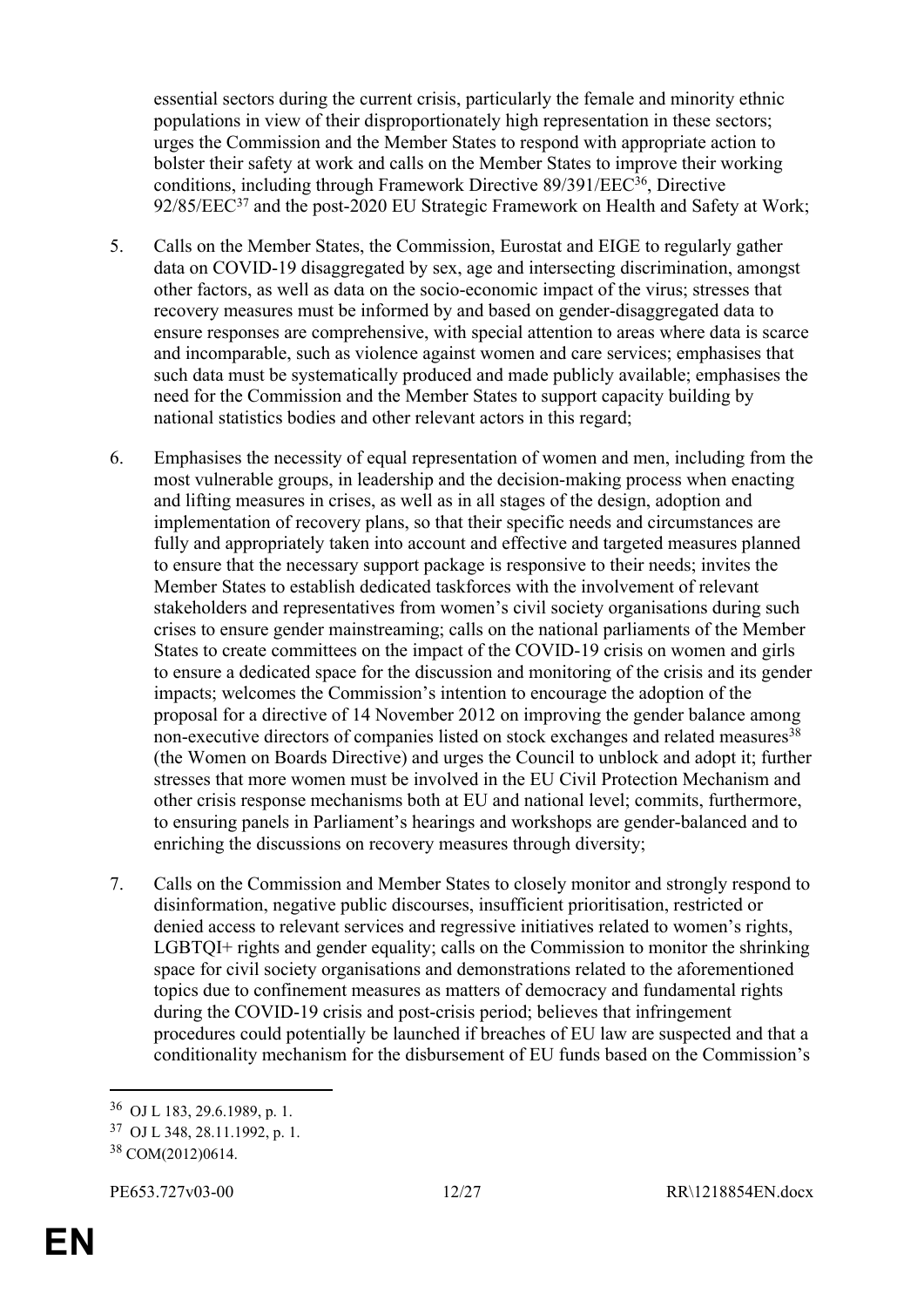annual monitoring report on EU values could be essential in this regard; calls on the Member States to ensure that restrictive emergency measures serve the purpose of combating the pandemic only, are time-limited and are compatible with fundamental rights;

#### *COVID-19 health-related aspects and the gender impact*

- 8. Expresses its concern at the high mortality rate from COVID-19; notes the higher mortality rate among men and urges the World Health Organization (WHO) and relevant EU agencies to examine the different health impacts on men and women; calls on the Commission to continue to monitor the situation with a view to understanding the long-term health impacts of the virus on women and men; emphasises that clinical research into the virus must involve gender-balanced representation to assess how the virus and any potential vaccine or treatment could affect women and men differently;
- 9. Urges the Member States to ensure access to essential aspects of women's and men's quality medical and psychological healthcare unrelated to COVID-19, such as cancer screening and treatment, maternal and neo-natal healthcare and urgent care for those suffering from heart attacks and strokes; urges the Member States to operate according to WHO guidelines in these areas;
- 10. Regrets that access to sexual and reproductive health and rights (SRHR) services was neglected, restricted or even attacked in some Member States during the crisis; underlines the need for the Member States to guarantee quality and affordable access without discrimination to SRHR services, information and commodities during the crisis and post-crisis period and in similar emergency situations, by recognising that these are essential, life-saving and often time-sensitive services and should be delivered in accordance with WHO guidelines and a patient-centred, human-rights-based approach; strongly rejects any attempts to back-track on SRHR and LGBTQI+ rights and highlights that opponents of SRHR should not be allowed to abuse this crisis as a channel for limiting women's rights, such as the right to safe abortion; calls on the Commission to facilitate the exchange of best practices among Member States while also involving civil society organisations, who are often expert in these areas, as regards new methods in delivering SRHR-related care and ways of addressing gaps in the provision of services; stresses the importance of communicating with service providers to clarify that these services remain essential and should be consistently provided; emphasises that all maternity services must be available and adequately staffed and resourced;
- 11. Urges the Member States to invest in robust and resilient health systems and to commend and support essential workers such as health and social workers by ensuring safe working conditions, providing appropriate equipment, establishing conditions for fair pay, offering professional development, including through higher education, and ensuring access to services such as childcare and mental health services;
- 12. Urges the Commission to factor in emergency circumstances such as COVID-19, including their impact on gender-specific healthcare considerations such as SRHR, in its health-related policy responses, for example the EU4Health Programme, the EU Beating Cancer Plan and the EU Health Strategy; calls on the Commission and the Council to address the health-related aspects of the 2020-2025 Gender Equality Strategy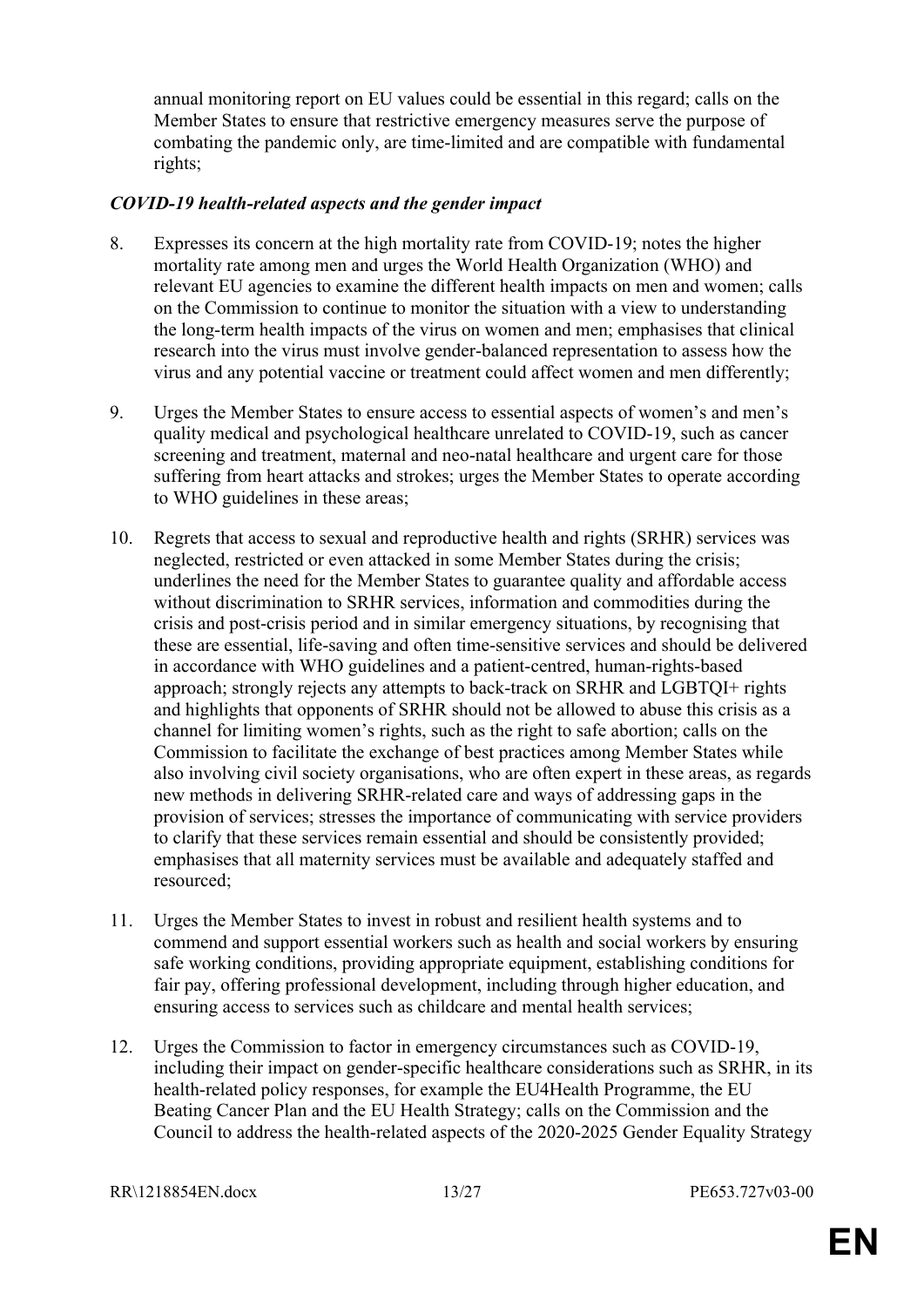in the EU4Health Programme, such as SRHR being an integral part of health and an essential aspect of well-being and the advancement of gender equality; requests that investments in services essential for gender equality be boosted and that gender health experts and gender balance be incorporated into the EU4Health Programme;

- 13. Recalls that access to healthcare is a human right and requires adequate funding; reminds the Member States to take account of women's and men's unique needs when bolstering healthcare system capacities and critical infrastructure as a consequence of COVID-19, specifically when it comes to health expenditure, disease detection and response, emergency preparedness, research and development and the health workforce;
- 14. Calls on the Member States to boost mental health support initiatives during and after this crisis, in view of the stress, anxiety, depression and loneliness brought on by lockdown, as well as of economic concerns and gender-based violence or other factors connected to the crisis, taking into account the differential impact on women and men, and also to invest financial resources to ensure adequate services are available when required; calls on the Commission to organise an EU-wide mental health campaign;

#### *Gender-based violence during COVID-19*

- 15. Urges the Member States, in their response to the COVID-19 pandemic, to address the gender-based violence faced by women and girls, including trans women, as well as intersex, non-binary and non-conventional-gendered persons; urges the Member States to continue analysing data on and tendencies in the prevalence of and reporting on all forms of gender-based and domestic violence, as well as the consequences for children, while confinement measures are in place and during the period immediately afterwards; acknowledges that public responses have been insufficient in addressing violence against women and girls and taking adequate account of the need to prevent violence against women in emergency response plans, as well as for future emergencies, with there being a lack of focus on introducing exemptions to confinement rules, setting up helplines and information sharing tools and signals, and ensuring continued access to healthcare services, as well as preserving safe access to legal clinics and shelters or alternative accommodation with sufficient capacity, police and justice services, emergency courts for the issuing of appropriate restraining and/or protection orders and ensuring they are considered essential; asks the Member States to establish safe and flexible emergency warning systems, offer new assistance services by phone, email and text message for direct police outreach and online services such as helplines, concealed apps, digital platforms, pharmacy networks, and provide emergency funding to support services, non-governmental organisations and civil society organisations (CSOs); calls on the Member States to ensure that support services take a coordinated approach to identifying women at risk, to ensure that all these measures are available and accessible to all women and girls within their jurisdiction, including those with disabilities, regardless of their migration status, and to provide gender-sensitive training for healthcare workers as well as front line police officers and members of the judiciary; invites the Member States to share national innovations and best practices in addressing gender-based violence to better identify and promote efficient practices, and calls on the Commission to promote those practices;
- 16. In the light of the pandemic, calls on the Member States to ensure a coordinated approach between governments and public services, support facilities and the private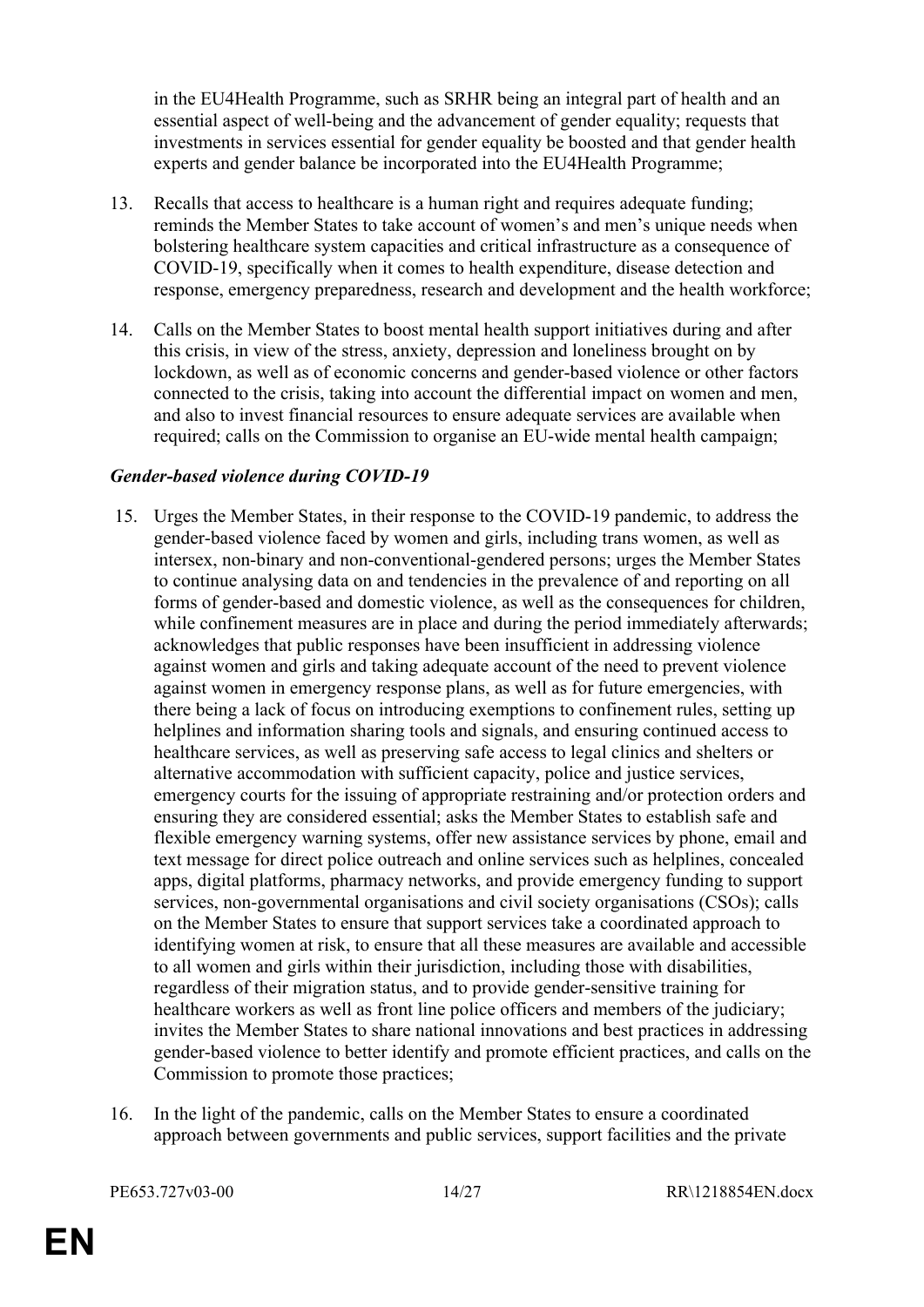sector and to update protocols for victims of gender-based violence to help them to seek help, report crimes and access health services, as well as encouraging witnesses to report such crimes; calls on the Commission to develop a European Union protocol on violence against women in times of crisis and emergency to prevent violence against women and to support victims of gender-based violence during emergencies such as the COVID-19 pandemic; highlights that this protocol should include essential protection services for victims; welcomes the German Presidency's proposal to establish an EUwide helpline in all EU languages for victims of domestic and gender-based violence and urges the Council to support it;

- 17. Calls on the Commission to promote awareness-raising, information and advocacy campaigns tackling domestic and gender-based violence in all its forms such as physical violence, sexual harassment, cyber-violence and sexual exploitation, particularly in relation to newly created prevention measures and flexible emergency warning systems, in order to encourage reporting in coordination and cooperation with recognised and specialised women's organisations; calls on the Commission to work with technology platforms in the scope of the Digital Services Act to address illegal online activities, including online violence against women and girls in all its forms, as the internet has been widely used since the beginning of the pandemic for work, education and entertainment, and will continue to be;
- 18. Recalls that the UN Special Rapporteur on violence against women has noted that the COVID-19 crisis has illustrated the lack of proper implementation of central conventions to protect and prevent gender-based violence; calls on the Council to urgently conclude the EU's ratification of the Istanbul Convention on the basis of a broad accession without any limitations, and to advocate its ratification, swift and proper implementation, and enforcement by all Member States; calls on the remaining Member States to ratify the convention swiftly and to allocate adequate financial and human resources to preventing and combating violence against women and genderbased violence, as well as to the protection of victims, in particular during crisis periods; urges the Member States to take GREVIO's recommendations of into account and to improve their legislation to bring it more in line with the Istanbul Convention's provisions, in particular as regards common definitions for acts of gender-based violence;
- 19. Calls on the Council to add violence against women to the list of criminal offences in the EU, and calls on the Commission to propose a directive to tackle all forms of gender-based violence so as to put in place a strong legal framework, to coordinate the sharing of best practices between the Member States, to promote accurate and comparative data collection, to accurately measure the extent of such violence, to consider the possibility of producing forecasts, and to assess the impact of COVID-19 on the provision of key services to victims; welcomes the Commission's commitment to carry out a new EU survey on gender-based violence with the results to be presented in 2023; stresses the need to collect harmonised data on gender-based violence and calls on the Member States to collect and provide the relevant data when requested, including to Eurostat;
- 20. Regrets the significant cut of about 20 % to the Justice, Rights and Values Fund and subsequently the Citizens, Equality, Rights and Values Programme proposed by the Commission in the revised multiannual financial framework (MFF) proposal, despite

RR\1218854EN.docx 15/27 PE653.727v03-00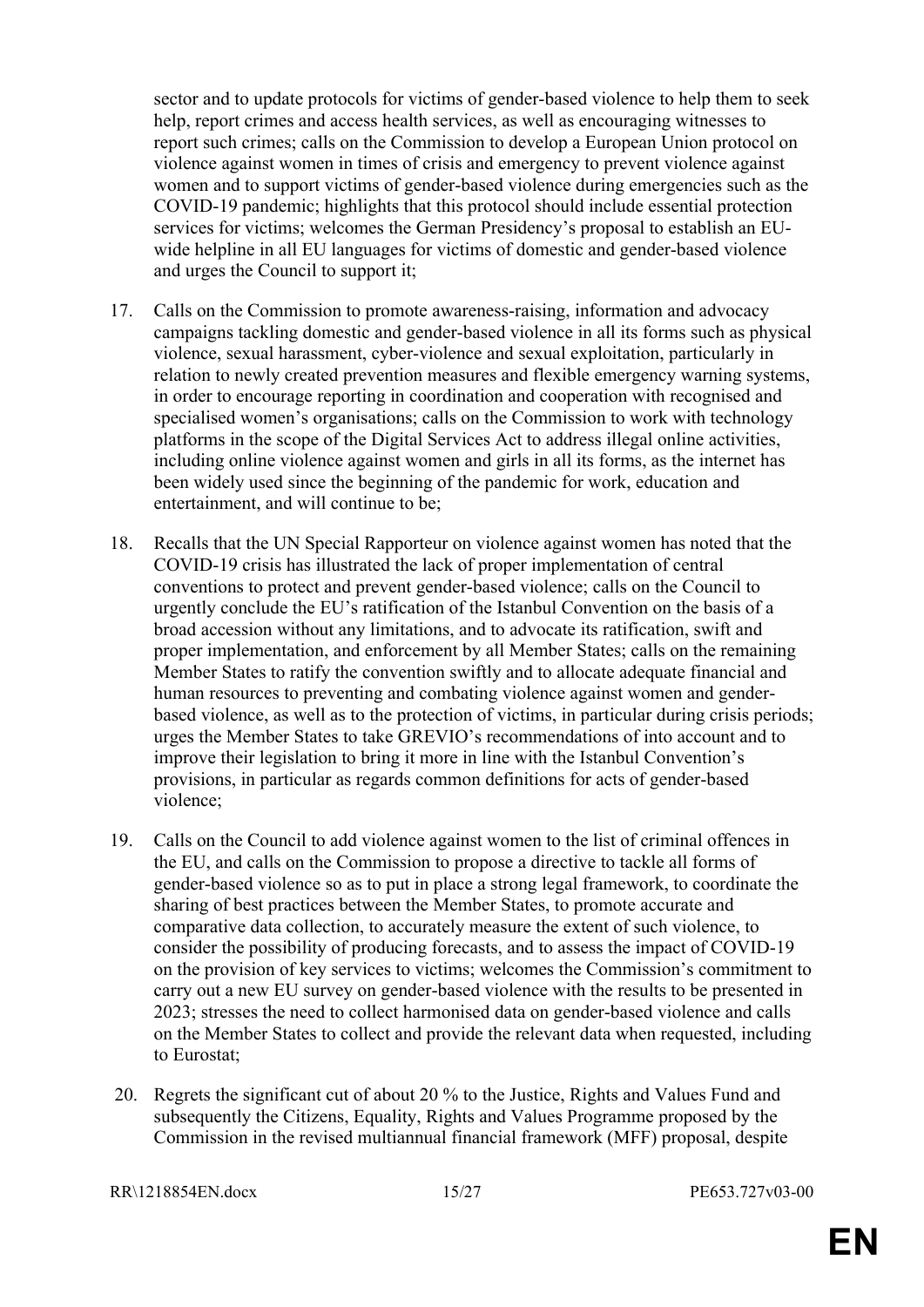the initial budget proposed in 2018 already being low; regrets that this decision goes against its 2019 position and against civil society calls to increase the budget; recalls that its position is justified given the addition of a Union Values strand, which requires additional funding, and given the disproportionate impact of COVID-19 on women and the increase in gender-based violence during the crisis, this programme being the sole support mechanism for CSOs promoting gender equality and combating gender-based violence in the EU; calls on the Council to increase funds to meet the DAPHNE specific objective and the objectives of other related programmes and ensure those funds are sufficient, taking into account current needs in line with the European Parliament's 2019 position, with adequate funding for 2021 to combat the effects of COVID-19 on gender-based violence; calls for the urgent adoption of clear gender-targeted measures, through earmarking, to address the specific needs of women following the crisis, in particular in the fields of employment, gender-based violence and SRHR, in either Next Generation EU or the MFF for the 2021-2027 period, in line with the dual approach of the Gender Equality Strategy; calls on the Member States and the Commission to consider this when submitting national COVID-19 response plans, with due regard to existing measures and funding, and with gender equality at the heart of the economic recovery; calls on the Council and the Commission to apply gender mainstreaming and gender budgeting in the recovery measures;

- 21. Notes with serious concern the impact of the crisis on LGBTQI+ persons, in particular young persons, many of whom have had to social distance or quarantine in hostile family environments, increasing their risk of being subjected to domestic and LGBTQI+-phobic violence; notes that a greater-than-average rate of LGBTQI+ people are unemployed or working in precarious jobs with limited and unstable financial resources, resulting in them remaining in a hostile or abusive environment; calls on the Commission and the Member States to ensure that all COVID-19-specific initiatives regarding domestic, gender-based and sexual violence take the increased risk to and specific challenges of LGBTQI+ people into account, and that victim support services and special COVID-19 initiatives responding to domestic violence explicitly reach out to LGBTQI+ victims of domestic violence;
- 22. Calls on the Member States to ensure the provision of effective, accessible, affordable and quality medical and psychological support for victims of gender-based violence, including sexual and reproductive health services, especially in times of crisis where such support must be deemed essential; asks the Commission to work closely with the Member States to ensure the full implementation of the Victims' Rights Directive<sup>39</sup>, with a focus on the gender perspective following its recent implementation report<sup>40</sup>, and with a view to strengthening the rights of victims of gender-based violence in the new Victims' Rights Strategy;

#### *COVID-19, the economy, the recovery and the gender impact*

 23. Calls for the Commission, Parliament and the Council to take into account the fact that the COVID-19 crisis disproportionately affects women in the socio-economic sphere,

<sup>&</sup>lt;sup>39</sup> Directive 2012/29/EU of the European Parliament and of the Council of 25 October 2012 establishing minimum standards on the rights, support and protection of victims of crime, OJ L 315, 14.11.2012, p. 57.

<sup>&</sup>lt;sup>40</sup> Commission report of 11 May 2020 on the implementation of Directive 2012/29/EU of the European Parliament and of the Council of 25 October 2012 establishing minimum standards on the rights, support and protection of victims of crime (COM(2020)0188).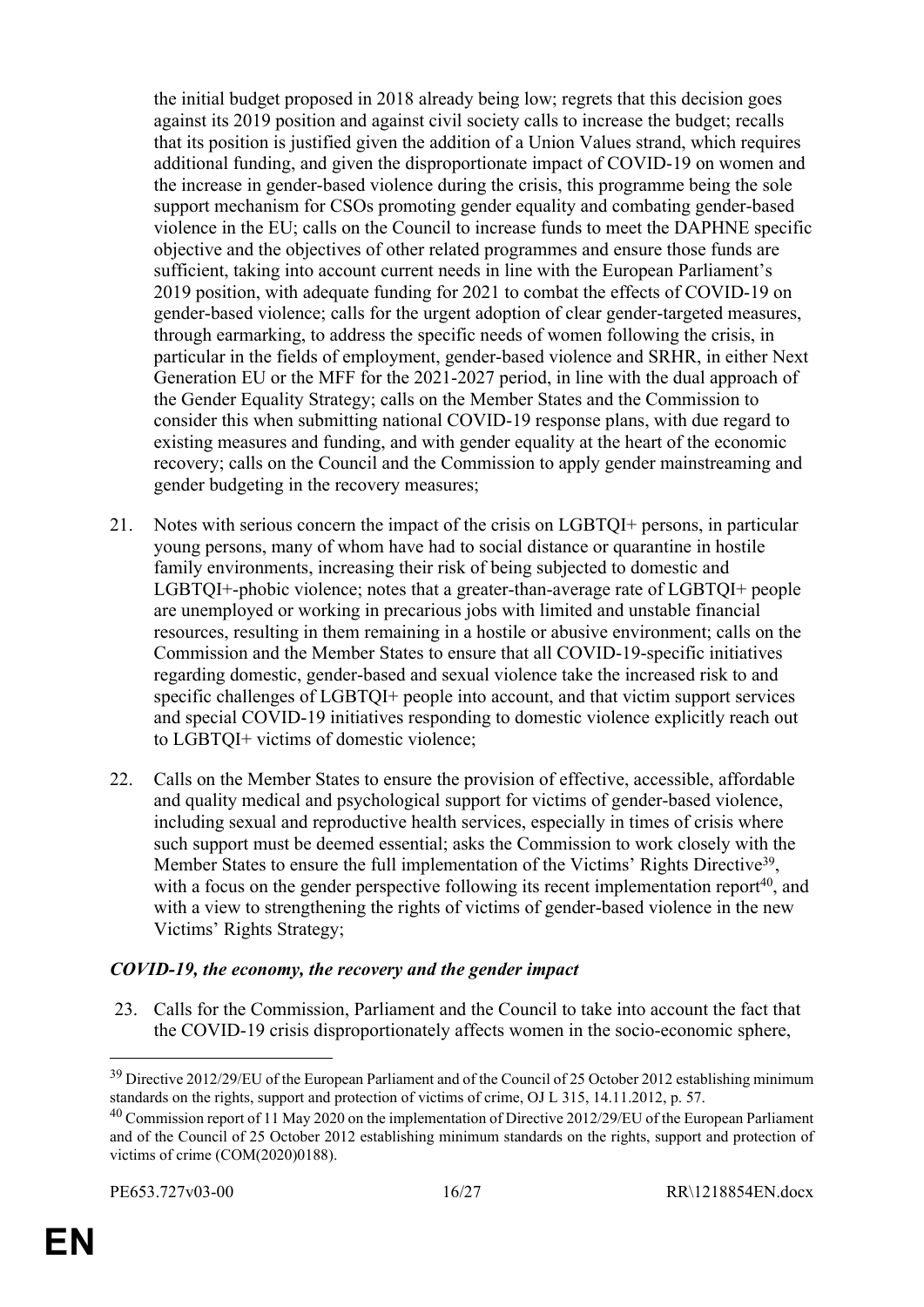including their income and employment rate, and will result in even more profound inequalities between men and women and discrimination in the labour market, and calls on them to work with the Member States to closely examine and make specific provision for women's and men's socio-economic needs following the crisis, and to examine horizontal and vertical labour market segregation when implementing programmes within the 2021 EU budget, the next MFF and Next Generation EU, ensuring all programmes incorporate the gender perspective and gender budgeting as well as ex-post gender impact assessments as indicated in the Commission's 2020-2025 Gender Equality Strategy; calls for the strategy's effective implementation and monitoring; calls on the Member States to incorporate a chapter with targeted actions to advance gender equality as part of the national recovery and resilience plans, developed in cooperation with national equality bodies;

- 24. Emphasises that there will be a need to re-examine the nature and location of work after the crisis; emphasises that working from home is not a substitute for childcare or the need for provision of and access to affordable quality childcare services, nor is it a substitute for disability-related workplace adjustments; points out that flexible work as agreed with employers can provide opportunities for women and men to work from home or from local co-working spaces, and has the potential to lead to a greater worklife balance, potentially resulting in long-term gender-inclusive growth; notes that this approach has the potential to boost rural areas and infrastructure; calls on the Commission to guarantee that the Barcelona targets are met; urges the Member States to ratify the 2019 ILO Violence and Harassment Convention (No. 190) without delay, and implement it along with its accompanying recommendation (No. 206), which covers all venues where work-related violence and harassment may occur, such as public and private places of work, as well as work-related communications;
- 25. Calls on the Commission to collect disaggregated and comparable data on the provision of different types of care, including childcare, care for older persons and care for persons with disabilities, as well as the carer's gender, age and employment status, to feed into a study examining the care gap, with a view to devising an EU Care Strategy that would take a holistic and life-long approach to care, taking into account the needs of both carers and those who receive care; notes that the strategy must respect the competences of Member States and regions, but should aim to improve cooperation and coordination at EU level through relevant initiatives and investment, including under the InvestEU programme and the Recovery and Resilience Facility, with benefits for informal and formal carers and the people they care for; stresses that cooperation and action at EU level, together with the efficient use of EU funds, can contribute to the development of quality, accessible and affordable care services;
- 26. Emphasises that investment in care is important for ensuring gender equality and women's economic empowerment, building resilient societies and improving the regularisation of employment, social security and pensions in female-dominated sectors, and also has a positive effect on GDP as it allows more women to take part in paid work; highlights the need for changing models in the provision of care as seen as a consequence of the COVID-19 pandemic and related measures; against this background, calls on the Commission to facilitate the exchange of best practices on the quality, accessibility and affordability of care services, as well as the different models of care services; urges the Commission to examine the situation of informal carers and to share best practices on how Member States can regularise their work; calls on the

RR\1218854EN.docx 17/27 PE653.727v03-00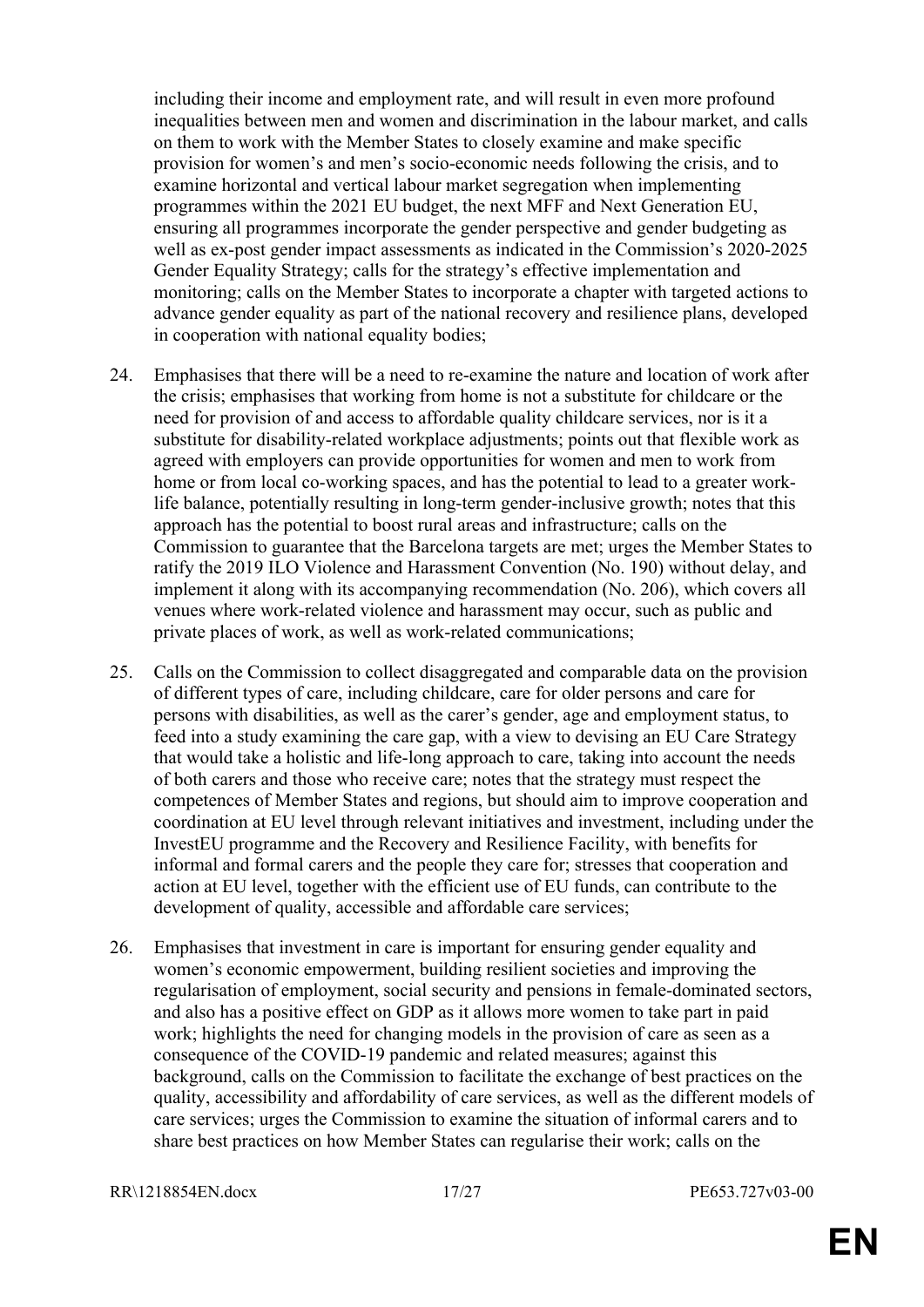Member States to address the needs of carers upon retirement; calls in this regard for a proposal for a Council recommendation on social protection and services for carers;

- 27. Urges the Member States to encourage men, through for example incentivising measures, to take up flexible working arrangements, as a disproportionate number of women usually avail themselves of such arrangements; urges the Member States to fully transpose and implement without delay the Work-Life Balance Directive and calls on the Commission to closely and systematically monitor the implementation of the directive by the Member States on an annual basis; encourages the Member States to address work-life balance deficiencies by going beyond the standards laid down in the directive, particularly given the necessity to address circumstances exposed by COVID-19 measures and their consequences as regards medical protocols in facilities, including quality childcare facilities;
- 28. Calls on the Member States to establish, while measures to face the COVID-19 crisis are still in place, special leave for caregivers and working parents that is nontransferrable and fully remunerated;
- 29. Recognises the uniquely challenging circumstances that single parents, of whom a large majority (85 %) are women, have been faced with during the pandemic and post-crisis period as a result of multiple burdens, including the continuous provision of care, concerns as to custody arrangements, potential economic concerns and loneliness; calls on the Commission and the Member States to take into account and further examine their specific situation, including the additional burdens in terms of working, schooling and caring, access to lawyers and the implementation of custody agreements;
- 30. Highlights the importance of increasing women's participation in the economy and ensuring more inclusive growth as a part of the solution to the post-pandemic recovery, as equal opportunities and greater labour market participation among women can increase jobs, economic prosperity and competitiveness in the EU; encourages the Member States to follow the Commission's Guidelines for Employment Policies in the EU, having due regard to their national labour market models; in this regard, calls on the Member States to take due account of labour market segregation, precarious employment, pay and pension gaps with a view to improving working conditions and social protection through tailored policies;
- 31. Stresses that equal pay for equal work or work of equal value between women and men must be a guiding principle for the Commission, Parliament and all Member States when designing response measures to the COVID-19 crisis; welcomes the Commission's commitment to present binding measures on pay transparency by the end of 2020 in order to effectively address gender pay and pension gaps, as economic indicators suggest that these gaps are further widening as a consequence of the pandemic; calls, in this regard, on the Commission to consider the Member States' best practices, while taking due account of the unique conditions of small and medium-sized enterprises (SMEs) and the different labour market models in the EU; calls, furthermore, on the Commission to revise Directive 2006/54/EC;
- 32. Stresses the challenges for the domestic and home care sector and its workers; calls on the Member States to ratify ILO Convention 189 on domestic workers and to ensure that the sector is eligible for measures aimed at mitigating the financial impact of the crisis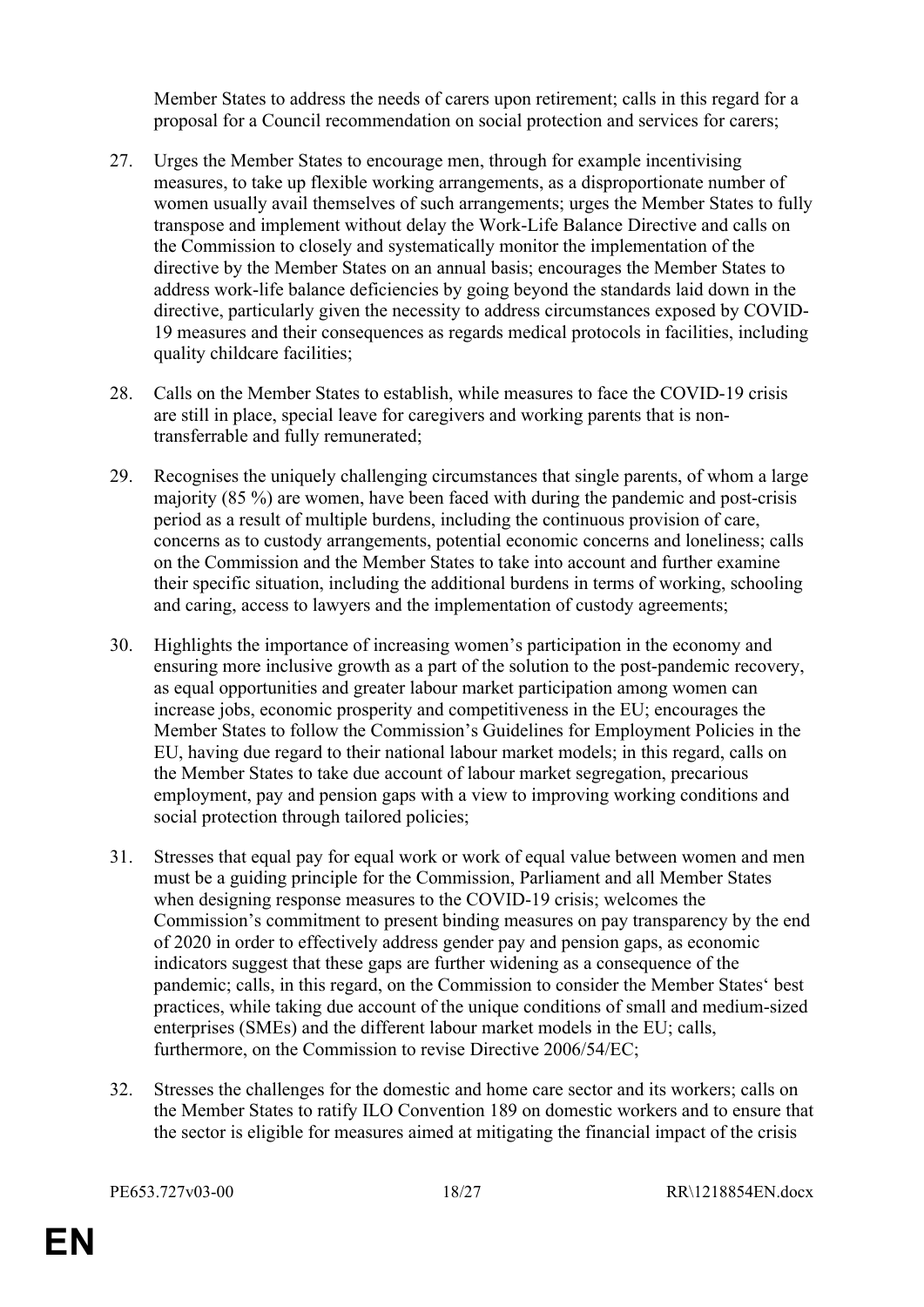so that they may resume their activity in adequate conditions; calls on the Member States to ensure the regularisation of the domestic work sector;

- 33. Welcomes the Coronavirus Response Investment Initiative (CRII) and CRII Plus package, which mobilise cohesion policy to support the most exposed sectors and also calls for targeted measures to address sectors predominantly employing women; stresses the importance of the Commission's instrument for temporary Support to mitigate Unemployment Risks in an Emergency (SURE), which ensures income support for unemployed or furloughed workers; stresses the need to assess the impact of these instruments on the situation of women and men in the EU labour market and accordingly readjust future policies; emphasises the need for retraining and upskilling programmes for women to take account of shifts in the labour market as a consequence of COVID-19;
- 34. Calls on the Commission to support entrepreneurs, in particular women entrepreneurs, as they seek to develop and build on skills or interests gained during the COVID-19 period, including through entrepreneurship opportunities for mothers, lone parents and others who less frequently engage in entrepreneurial activity, to advance their economic independence and to improve access to and awareness of loans, equity finance and microfinancing through EU programmes and funds so that the crisis becomes an opportunity to progress through adaptation and transformation as part of the green and digital economies; calls on the EU institutions and the Member States to place special emphasis on supporting SMEs, particularly SMEs led by women that often face unique challenges when it comes to accessing requisite financing and will also require support during the recovery phase; calls on the Commission, EIGE and Eurostat to increase data collection on female-led SMEs, self-employed women and women-led start-ups, and on the impact of the COVID-19 pandemic;
- 35. Calls on the Commission and the Member States to increase the presence in and contribution of women to the artificial intelligence the science, technology, engineering and mathematics (STEM) and the digital sectors, as well as the green economy; calls for a multi-level approach to address the gender gap in all levels of digital education and employment in order to bridge the digital divide that has been revealed as work and schooling, as well as many services and facilities, have suddenly moved online; stresses that closing the digital gap will increase gender equality not only in terms of the labour market but also through access to technologies in the personal sphere; calls on the Commission to gender mainstream the Single Market Strategy and the Digital Agenda with a view to effectively addressing the under-representation of women in growing sectors for the future EU economy; welcomes the Commission's Women in Digital Scoreboard, which monitors women's participation in the digital economy, internet use, internet user skills, specialist skills and employment; stresses its importance in helping the Member States and the Commission to make informed decisions and set relevant targets, particularly given the implications of COVID-19;
- 36. Notes the importance of considering the special situation of women who are returning from maternity leave to ensure that they can access government support without discrimination;
- 37. Stresses the challenges for the agricultural sector and food supply in the EU, as well as the specific situation of women in rural areas; emphasises the need to maintain the

RR\1218854EN.docx 19/27 PE653.727v03-00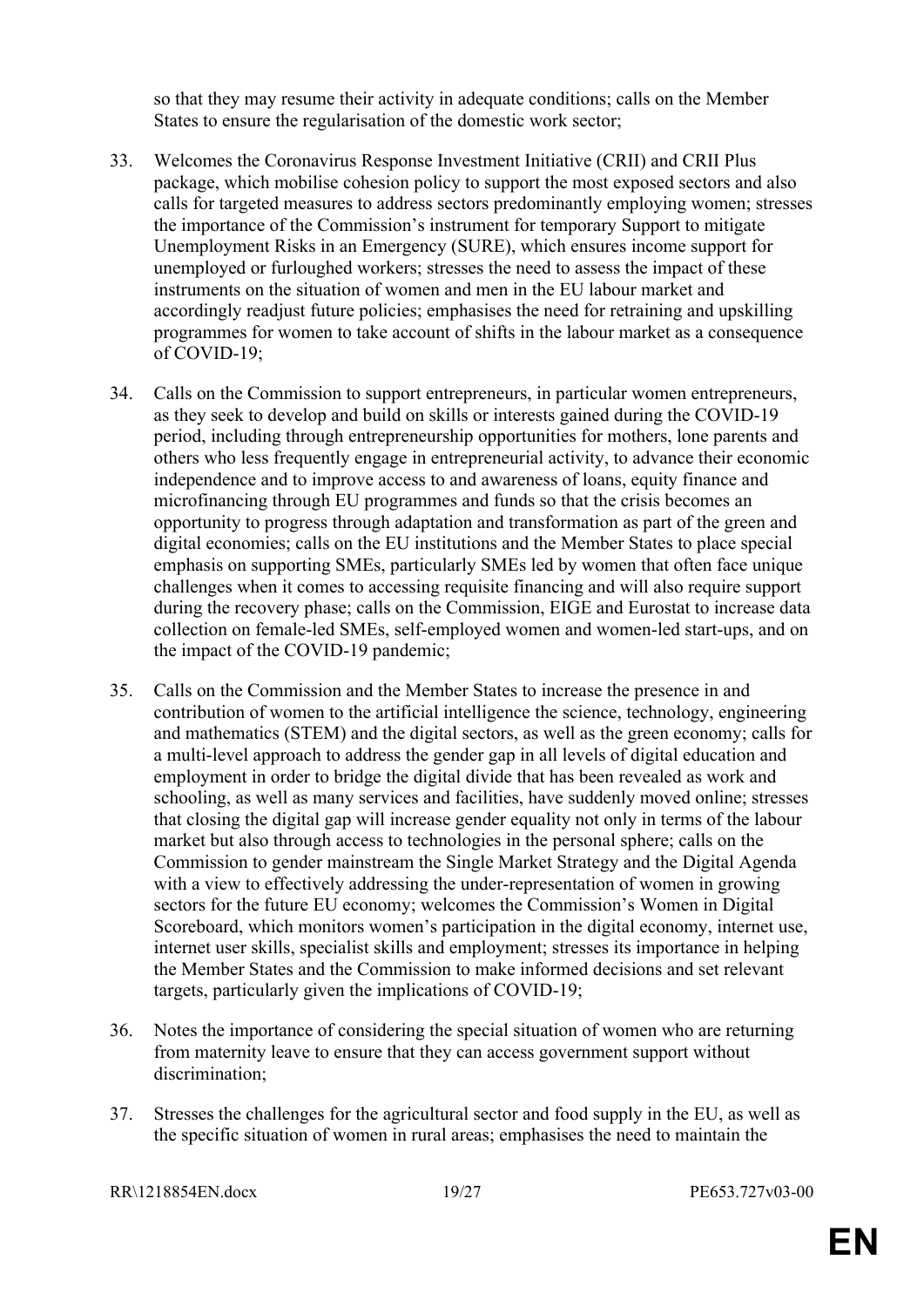existing thematic sub-programme for women in rural areas through the common agricultural policy strategic plans financed by the European Agricultural Guarantee Fund and the European Agricultural Fund for Rural Development; stresses that this subprogramme seeks to encourage women's employment and female entrepreneurship; calls, in this regard, for EU funds to be earmarked to improve living and working conditions in rural areas; calls in addition for a reflection upon rural women's roles in safeguarding the environment and biodiversity under the European Green Deal; calls on the Member States to exchange best practices on the professional status of assisting spouses in the agricultural sector and requests that the Commission prepare guidance in this regard;

#### *COVID-19 and intersectionality*

- 38. Stresses that intersecting and structural discrimination create additional barriers and challenges and negative socio-economic impacts for specific groups of women, and that the safety, protection and socio-economic well-being of all persons must therefore be secured and their specific needs addressed by taking due account of an intersectional approach to the crisis and post-crisis measures;
- 39. Highlights the importance of including women and girls in the design of accessible and targeted information, and for this information to be disseminated in all settings, particularly in times of crisis;
- 40. Underlines that due to a higher life expectancy and higher likelihood of experiencing health problems, older women often account for the majority of residents in long-term care facilities<sup>41</sup>, which have become virus hotspots in many countries due to, inter alia, a lack of sufficient resources and knowledge to guarantee the safety and protection of residents; calls on the Commission to analyse the different settings of formal, long-term care provision and their level of resilience during the COVID-19 pandemic; calls on the Member States to examine the provision of care for older persons in both residential care facilities and community-based care settings, including through the provision of 24-hour home care or live-in care, and to ensure the wellbeing of older women, including access to care and healthcare services and economic independence; calls on the Council to establish targets for the provision of accessible, affordable and quality long-term care that are equivalent to the Barcelona objectives;
- 41. Regrets that many women with disabilities, including those who depend on others for everyday care, and particularly those living in institutions and other closed settings and with high support needs, were significantly impacted by the pandemic, but were unable to access their usual support networks or maintain physical distancing, and had difficulties accessing services and goods; calls on the Member States to ensure that these support networks are deemed essential services and are adequately adapted to the circumstances, and that provision for the specific needs of people with disabilities, in particular women and girls, is made in future crisis and emergency planning measures; calls on the EU and the Member States to ensure the rights of all women and girls with disabilities as enshrined in the CRPD, including their right to independent living and access to education, work and employment;

<sup>41</sup> <https://eige.europa.eu/covid-19-and-gender-equality/gender-impacts-health>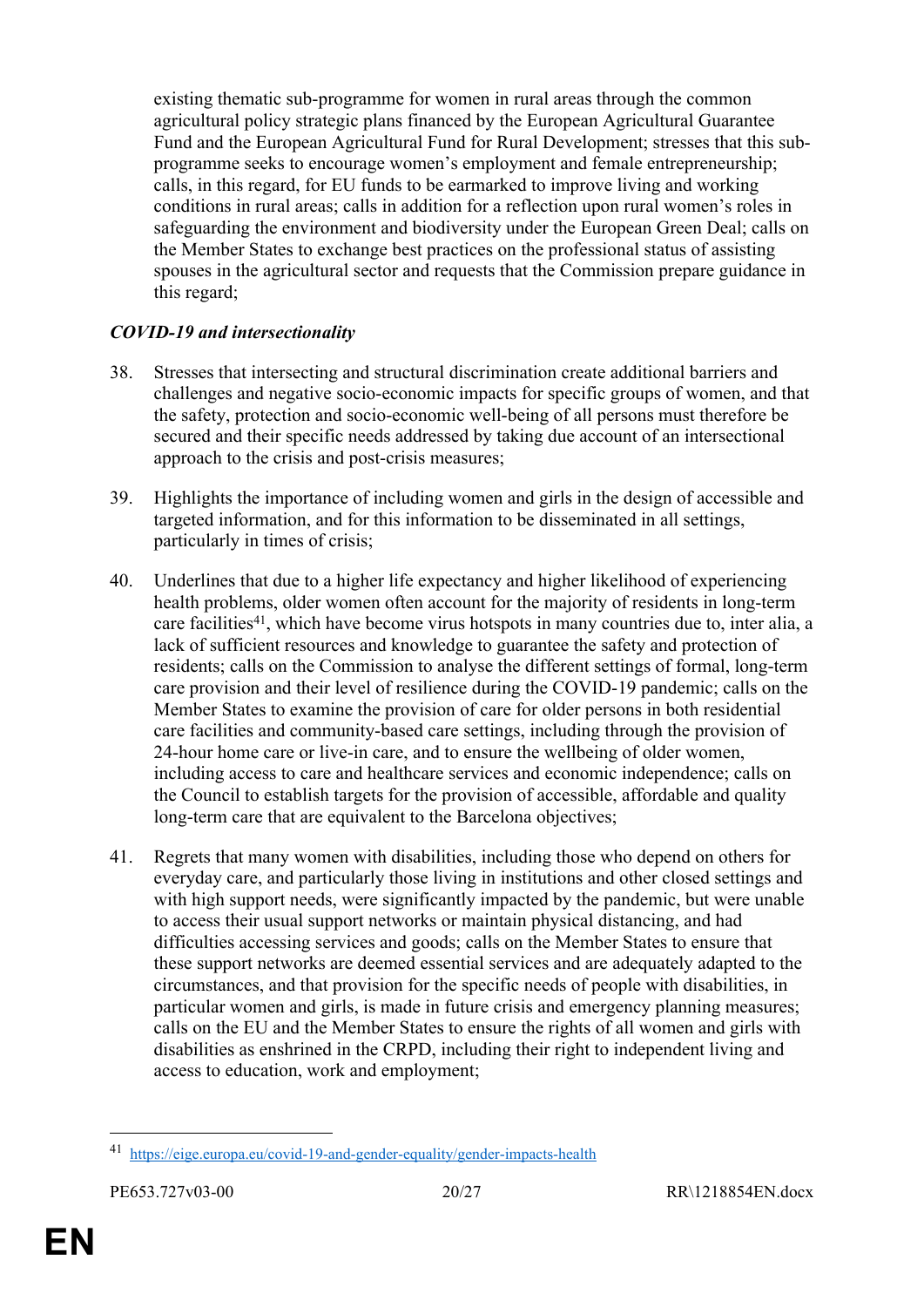- 42. Invites the Member States to ensure support for migrant women and men is provided through access to critical healthcare during the crisis; highlights the need for refugee and reception centres to take due account of women's and girls' needs and risks in view of the known challenges of social distancing and maintaining hygiene, as well as their vulnerability to gender-based violence, and to provide adequate funds to alleviate these risks;
- 43. Highlights the unique circumstances of women experiencing homelessness and women in prostitution and their increased vulnerability to gender-based violence, as well as a lack of access to hygiene and healthcare facilities as a result of the COVID-19 pandemic and subsequent emergency measures; calls on the Member States to ensure services and adequate support is extended to those in precarious situations, including women at risk of or in poverty, and women who are homeless or vulnerable to social exclusion; welcomes the Fund for European Aid to the Most Deprived, which provides additional resources to tackle material deprivation and social assistance; highlights the need for homeless and undocumented women to have access to healthcare; calls on the Commission to address their situation in the next Action Plan on Integration and Inclusion; calls on the Member States to appropriately consider women experiencing homelessness in their pandemic response plans;
- 44. Highlights the additional needs of minority groups, such as women with a Romani background, who face entrenched discrimination and ongoing violations of their rights due to a lack of access to basic infrastructure, services and information, especially during confinement;
- 45. Emphasises the essential nature of support services for LGBTQI+ persons, including mental health support, peer support groups and support services for victims of genderbased violence;
- 46. Deplores instances of xenophobic and racial discrimination, which increased in the light of the crisis, and urges the Commission and the Member States to take a zero-tolerance approach to racist attacks and to adopt an intersectional approach in their responses that addresses the needs of marginalised population groups, including racial and ethnic minorities;
- 47. Urges the Member States to approve and implement the Anti-Discrimination Directive and guarantee that multiple and intersectional forms of discrimination are eradicated in all EU Member States;
- 48. Stresses the need for Member States to secure children's continued access to education, with due attention paid to groups from marginalised socio-economic backgrounds, vulnerable children and girls at risk of or in poverty, who are at greater risk of early or forced marriage; underlines the need to ensure that distance learning is fully accessible to all; highlights the needs of all young people to have the necessary resources and support during school closures and to facilitate their re-entry into the education system once the crisis is over;

#### *External Action*

- 49. Emphasises that the global nature of the COVID-19 pandemic requires a global response; highlights the vulnerable position of women and girls in many parts of the
- RR\1218854EN.docx 21/27 PE653.727v03-00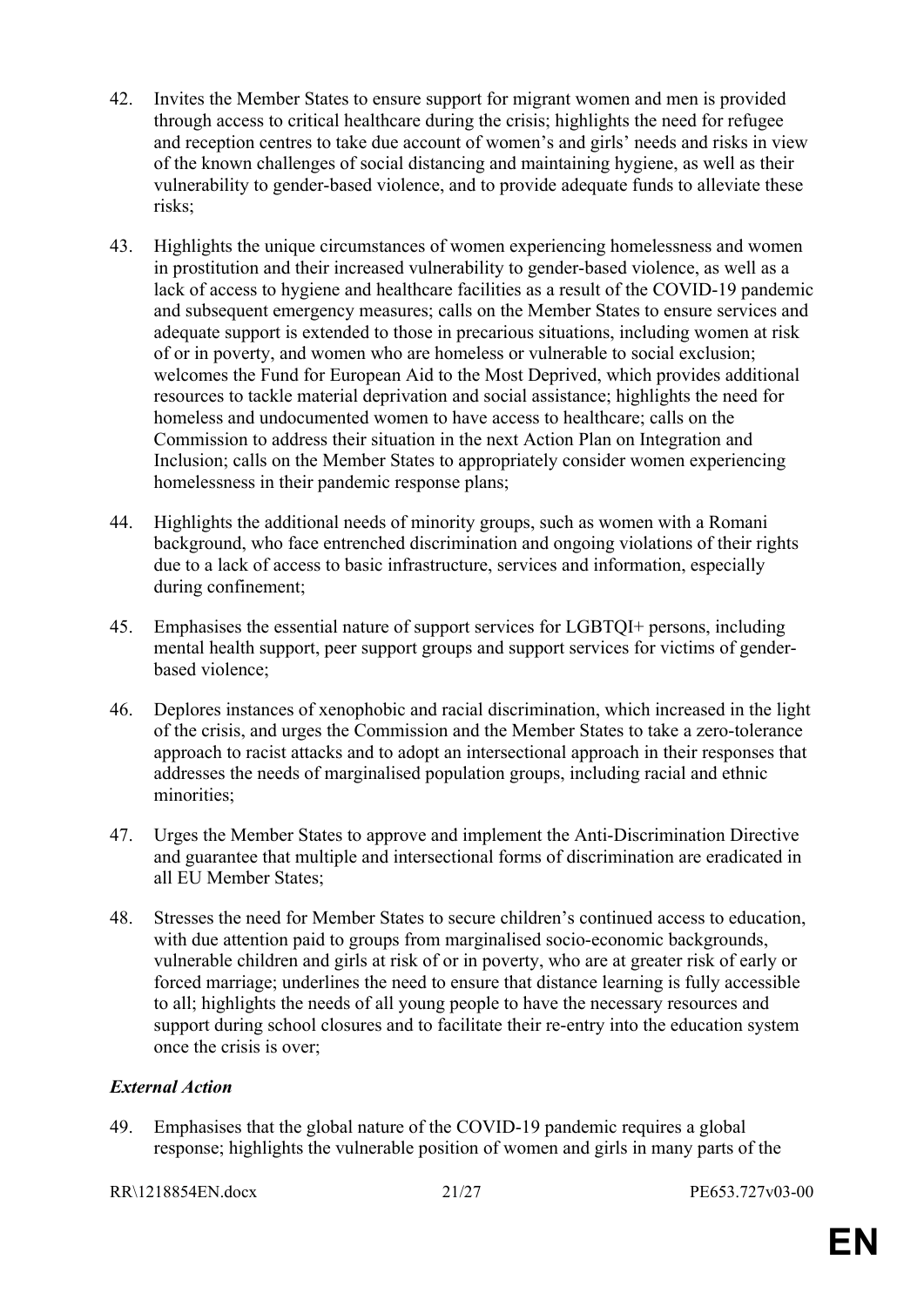world – especially in fragile and conflict-affected states – in relation to COVID-19, for example due to lack of access to healthcare, including SRHR, vulnerability to genderbased violence, including FGM and early or forced marriage, employment status, lack of access to education and extreme poverty and hunger; notes that in many partner countries women are employed in feminised sectors such as the garment industry and food production which have been hardest hit, with knock-on impacts for their families' and communities' poverty levels and the economic independence and health and safety of women and girls; calls on the Commission and the Member States to ensure that financial support given to partner countries to cope with the crisis is also allocated to support women and girls; calls for strengthened support for women's human rights defenders and women's rights organisations and their participation in all levels of decision-making; emphasises that all possible efforts must be made to ensure that a future vaccine will be available to all;

- 50. Welcomes the Team Europe package put forward by the Commission to support partner countries in the fight against the COVID-19 pandemic and its consequences and stresses the need for a gender-sensitive approach and earmarked gender equality spending in the allocation of these funds; emphasises the need for a gender-sensitive response to COVID-19 in the implementation of the Neighbourhood, Development and International Cooperation Instrument (NDICI) and the Instrument for Pre-Accession III to take account of the unique circumstances of women and girls and to stimulate postcrisis opportunities; encourages the continuation and prioritisation of education in emergencies during this time; calls on the EU and its Member States to prioritise global solidarity by maintaining a sufficient level of official development assistance funding and by supporting partner countries' responses to the crisis in a comprehensive manner; calls on the EU to focus on strengthening access to healthcare, including SRHR, in its humanitarian and development response to the COVID-19 pandemic, international development, and the new Gender Action Plan III; emphasises that gender mainstreaming and budgeting principles should be followed across all of the NDICI geographic and thematic programmes;
- 51. Calls on the Commission to put in place a values-based EU trade policy that ensures a high level of protection for labour and environmental rights and respect for fundamental freedoms and human rights, including gender equality; recalls that all EU trade and investment agreements must be gender-mainstreamed and include an ambitious and enforceable chapter on trade and sustainable development; recalls that the negotiation of trade agreements could represent an important tool for advancing gender equality and empowering women in third countries; calls for the promotion of and support for the inclusion of specific gender chapters in EU trade and investment agreements on the basis of their added value, building on existing international examples;
- 52. Calls on the Commission to put women and girls at the heart of its global response and to fully involve them, listen to their voices and empower them to be an active part of the response to the pandemic;

#### *Gender and the recovery*

53. Calls on the Commission and the Member States to fully assess the gender-specific impacts of and needs arising from the crisis and its socio-economic consequences; calls on the Commission and the Member States to allocate extra and targeted budgetary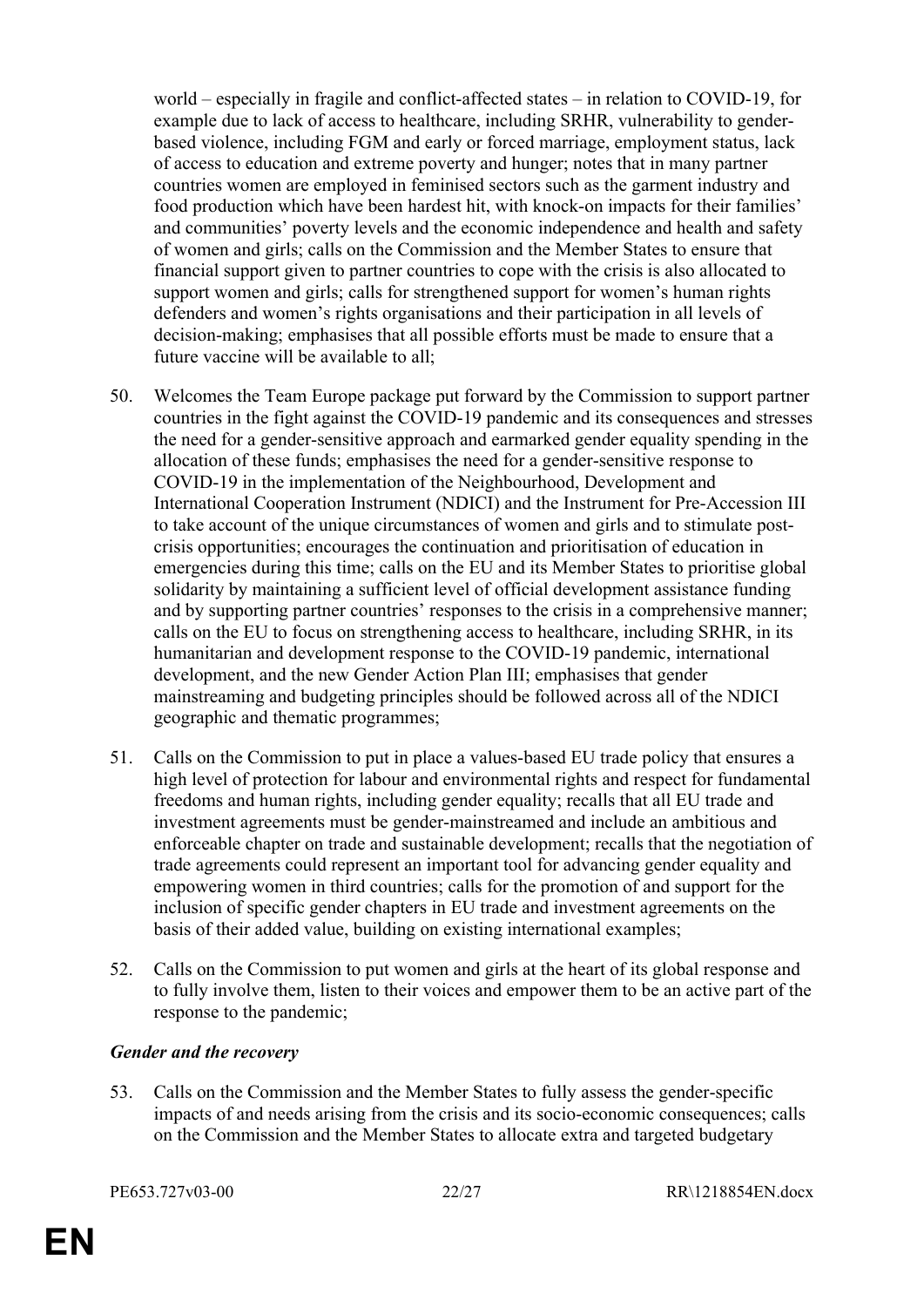resources to help women recover from the crisis, including in the implementation of the recovery package, particularly in the fields of employment, violence and SRHR, as well as to monitor this spending and gender mainstream all budgetary, policy and legislative proposals, in line with its commitments in the Gender Equality Strategy; calls on the Commission to strengthen the connection between climate change policies, digital policies and gender equality in its upcoming proposals; emphasises that preparatory action is the best way to build resilience in all areas for future crises;

- 54. Calls for the inclusion of gender equality as one of the policy priorities to be tackled in the upcoming Conference on the Future of Europe and for the EU to ensure gender balance in its bodies and involve women's rights organisations and women organisations in its work to ensure women's needs are taken into account after the COVID-19 pandemic;
- 55. Calls on the EU and the Member States to maintain a supportive environment for civil society organisations, notably through political support and a sufficient level of funding;

 $\circ$  $\circ$   $\circ$ 

56. Instructs its President to forward this resolution to the Council and the Commission.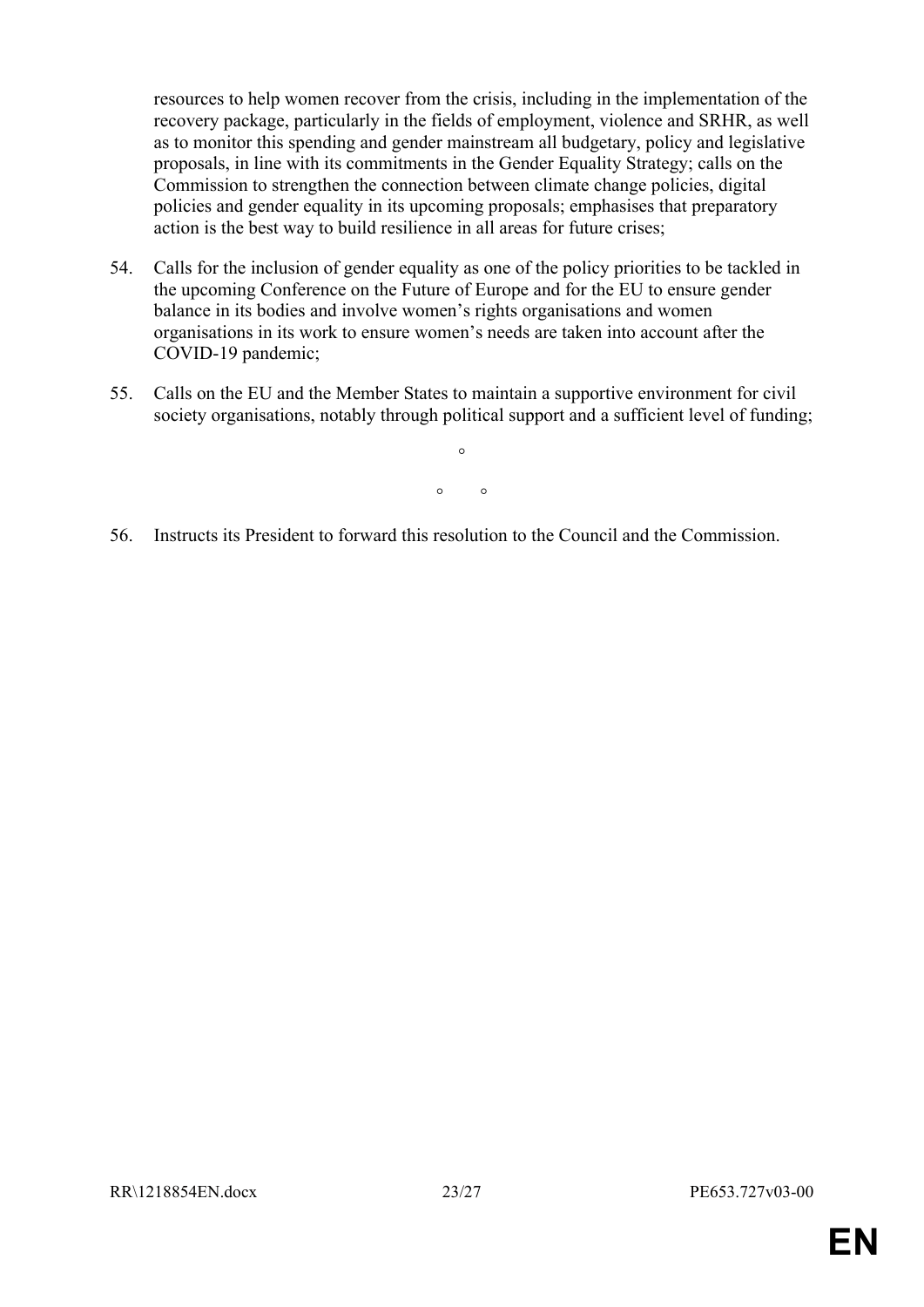## <span id="page-24-0"></span>**EXPLANATORY STATEMENT**

The COVID-19 pandemic has shaken the very foundations of life in Europe and across the world. It has separated families and friends, disrupted daily routines and even jeopardised democracies. It has impacted every aspect of our European way of life. But this crisis has not been felt uniformly by everyone in our societies. Income inequality, geography, age, and particularly gender have, separately but also in conjunction, determined how this crisis has and will continue to impact citizens.

Gender and sex have dominated not just the clinical aspects of the COVID-19 pandemic, but also our response to it. From urgent and pressing issues such as domestic violence and the alarmingly high male mortality rate, to more structural and fundamental questions about the perceived value of different roles in society, it has become apparent that gender has been a crucial aspect of this virus and accompanying crisis.

This report seeks to examine what has happened since the beginning of the crisis and in the immediate response, but further analysis and examination as to our response in the post-crisis period over the coming years will be necessary.

While COVID-19 has been a disaster and a tragedy for our societies, our economies, and for many Europeans personally, it also presents an opportunity for change, both in our perceptions and but also the functioning of our European way of life. However, all change must be grounded in a rights-based approach that seeks to preserve and advance women's rights, including their economic independence, work-life balance, and sexual and reproductive health and rights.

In terms of the virus itself, our knowledge is still very low, particularly when it comes to the differential impacts on women and men. For example, it is clear so far from official figures that more men are dying from the virus, but it is not yet clear why. Yet with more women on the frontline as healthcare workers, cleaners, supermarket cashiers and care providers, they are more likely to contract the virus. Both of these circumstances will need to be examined, while also taking into account gender-relative behavioural differences. In addition, future clinical trials and research will need to consider differences in sex and gender, as well as full consideration of and sensitivity to co-morbidities.

In addition to tackling the virus, in the immediate term, tackling domestic and gender based violence must be a top political priority. No more must it be acceptable for women to die in their homes at the hands of an intimate partner or relative. The EU and the Member States must work closely together to take action, namely by ratifying the Istanbul Convention as a matter of urgency, advancing a Directive on tackling gender based violence, adding violence against women to the list of Eurocrimes and sharing best practice from different national experiences as to what is most effective in tackling this atrocious crime. Crucially, support and resources for officers and NGOs working on the ground with victims and survivors must be preserved.

However, COVID-19 must also give rise to a re-examination of society in a broader sense, with consideration of the essential and valuable fundamentals within our societies. Women throughout this crisis, as the vast majority of frontline care workers but also in providing a disproportionate amount care and schooling within the home, have particularly felt the impact of this virus. How work and family life can be suitably balanced, reducing the need for long-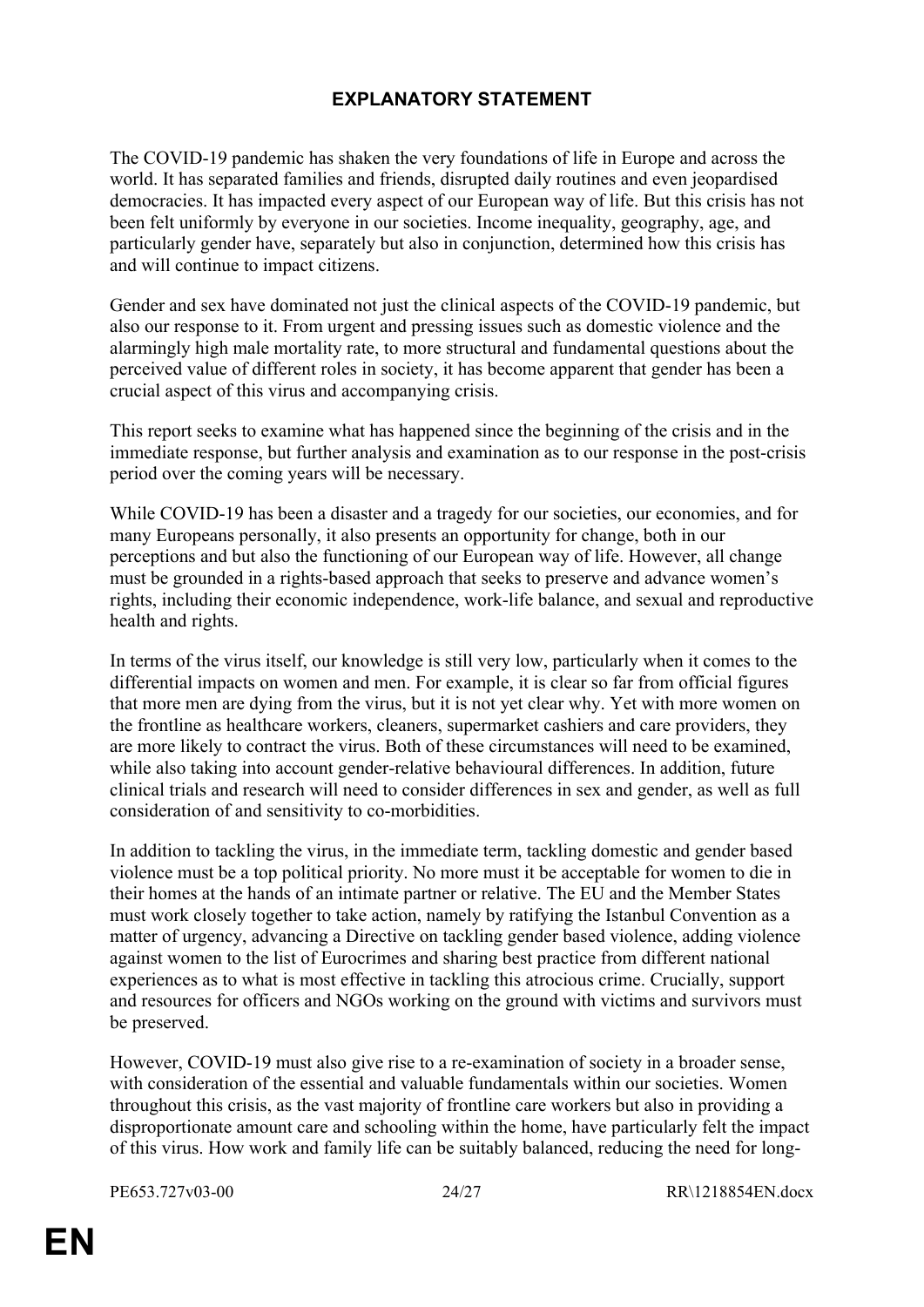commutes and achieving a more balanced approach to caring responsibilities, are just some aspects of those fundamentals to now be reconsidered. Within this, we must pay particular attention to the needs of families as a whole, taking into account the unique circumstances of single parent families. A European Carers Strategy, timely transposition and effective implementation of the Work-Life Balance Directive, and a thorough examination of how working methods can allow for the realities of family life must all be taken into consideration.

However, we must also be cognisant when coordinating and advancing crisis response and recovery plans that women are by no means a homogenous group. Different approaches to cater to the needs of different women must be advanced, and must take into account different life circumstances. Suitable responses must be found for the different circumstances of older women in care homes, rural women and the lack of basic infrastructure that often exists, Roma women, members of the LGBTQI+ community, women with disabilities whose supports may have been removed due to the emergency and migrant women who find themselves without access to essential supports and infrastructure.

In addition, Europe's place in the world requires European leadership in every aspect of the response to this virus, from tackling domestic violence, preserving access to sexual and reproductive health and rights, and combating extreme poverty and hunger, to ensuring that women can benefit from the recovery and are not disproportionately impacted by its consequences.

Finally, the COVID-19 recovery represents a significant opportunity to advance women as we seek to rebuild our economies and our societies in a different way. A true COVID-19 recovery can only be a success if we seek a greener, a fairer and a more gender equal Europe. As such, key recovery funds must be gender mainstreamed, ensuring that women can fully benefit from them in terms of employment, but also entrepreneurship. In addition, we can harness this opportunity to ensure that women are better represented in sectors where they have traditionally been underrepresented, such as digital, Artificial Intelligence, ICT and **STEM** 

Gender is one of the crucial indicators in this crisis as to whether a person recovers unscathed or will have multiple elements of their life overturned. It is our duty and responsibility as policy-makers and as politicians to ensure that the differing and yet interlinked needs of people of all genders are taken into account and catered for in the COVID-19 response. By taking action now to tackle the issues raised in this report, we can be better prepared for the next crisis, and will build a more resilient, productive and just society.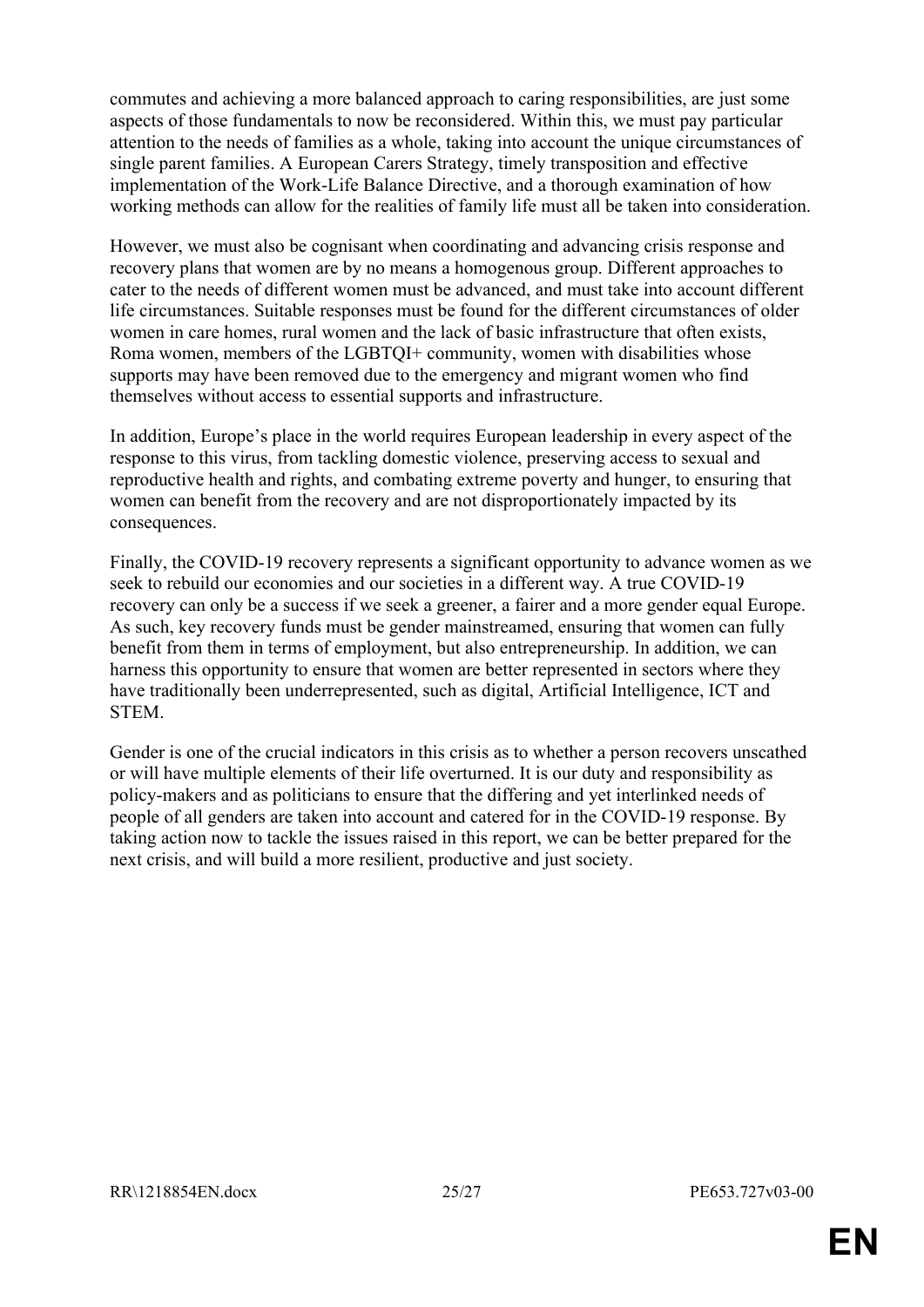### <span id="page-26-0"></span>**INFORMATION ON ADOPTION IN COMMITTEE RESPONSIBLE**

| Date adopted                           | 9.11.2020                                                                                                                                                                                                                                                                                                                                                                                                                                                                                                                                                                                                                                       |
|----------------------------------------|-------------------------------------------------------------------------------------------------------------------------------------------------------------------------------------------------------------------------------------------------------------------------------------------------------------------------------------------------------------------------------------------------------------------------------------------------------------------------------------------------------------------------------------------------------------------------------------------------------------------------------------------------|
| <b>Result of final vote</b>            | 27<br>$+:$<br>$\theta$ :<br>3                                                                                                                                                                                                                                                                                                                                                                                                                                                                                                                                                                                                                   |
| Members present for the final vote     | Simona Baldassarre, Robert Biedroń, Vilija Blinkevičiūtė, Annika<br>Bruna, Margarita de la Pisa Carrión, Rosa Estaràs Ferragut, Frances<br>Fitzgerald, Cindy Franssen, Heléne Fritzon, Lina Gálvez Muñoz, Lívia<br>Járóka, Arba Kokalari, Alice Kuhnke, Elżbieta Katarzyna<br>Łukacijewska, Karen Melchior, Maria Noichl, Sandra Pereira, Pina<br>Picierno, Sirpa Pietikäinen, Samira Rafaela, Evelyn Regner, Diana Riba<br>i Giner, Eugenia Rodríguez Palop, María Soraya Rodríguez Ramos,<br>Sylwia Spurek, Jessica Stegrud, Isabella Tovaglieri, Ernest Urtasun,<br>Hilde Vautmans, Elissavet Vozemberg-Vrionidi, Chrysoula<br>Zacharopoulou |
| Substitutes present for the final vote | Maria da Graca Carvalho, Jadwiga Wiśniewska                                                                                                                                                                                                                                                                                                                                                                                                                                                                                                                                                                                                     |